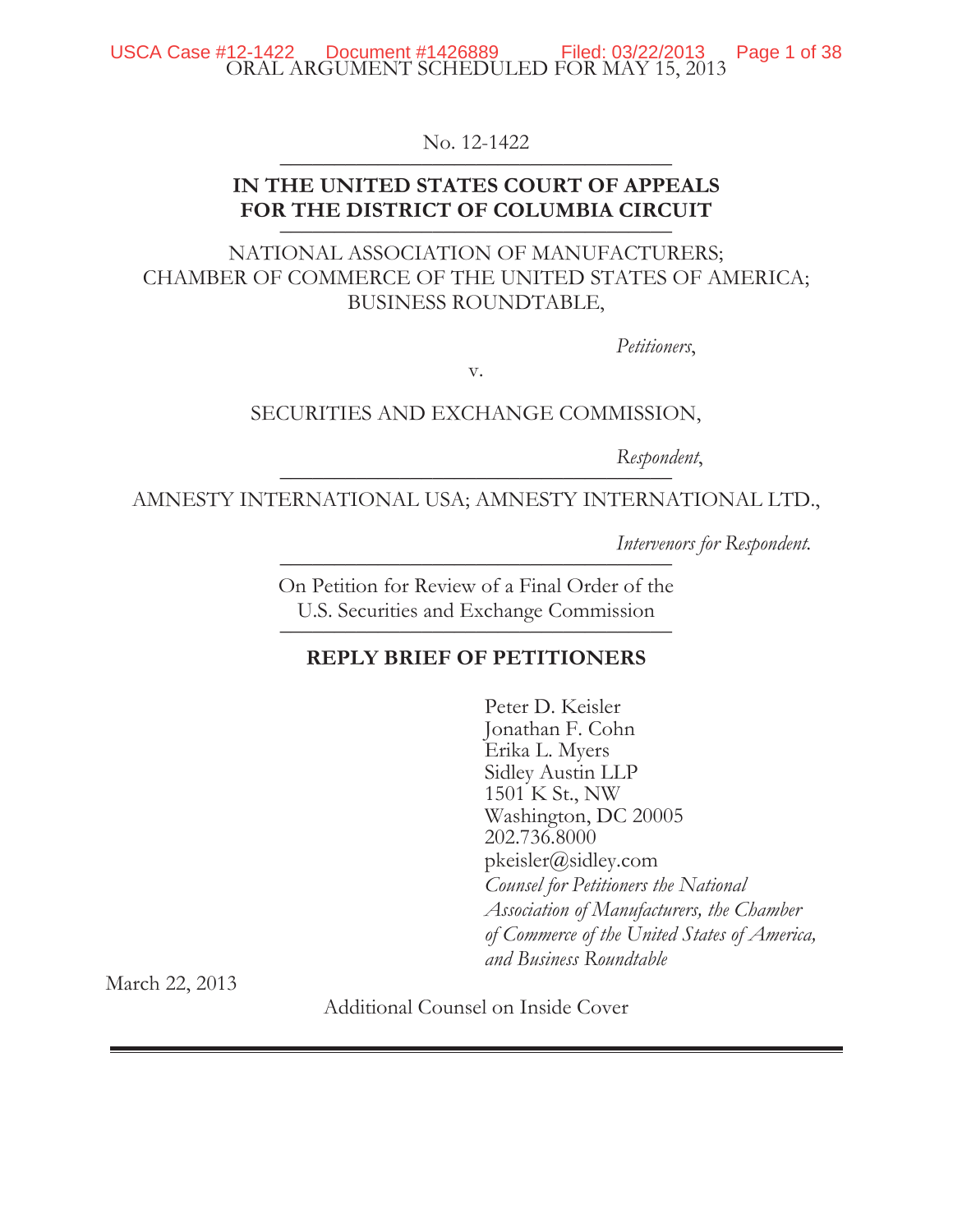USCA Case #12-1422 Document #1426889 Filed: 03/22/2013 Page 2 of 38

*Of Counsel*: Rachel L. Brand National Chamber Litigation Center, Inc. 1615 H St., NW Washington, DC 20062 202.463.5337 *Counsel for Petitioner the Chamber of Commerce of the United States of America* 

*Of Counsel:*  Quentin Riegel National Association of Manufacturers 733 10th St., NW Suite 700 Washington, DC 20001 202.637.3000 *Counsel for Petitioner the National Association of Manufacturers* 

*Of Counsel:*  Maria Ghazal Business Roundtable 300 New Jersey Ave., NW Suite 800 Washington, DC 20001 202.496.3268 *Counsel for Petitioner Business Roundtable*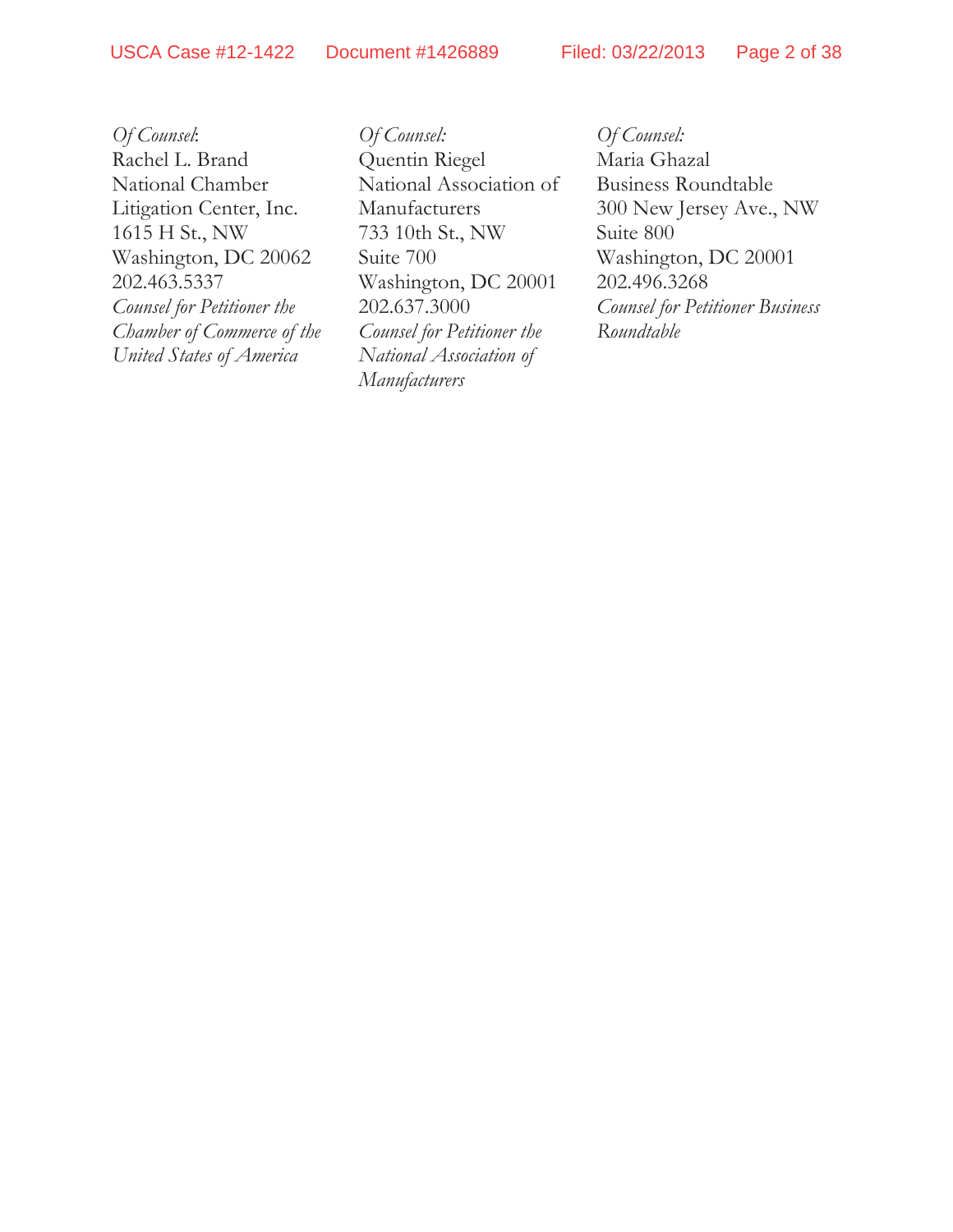# **TABLE OF CONTENTS**

| I.   | THE COMMISSION VIOLATED ITS STATUTORY<br>OBLIGATIONS TO CONSIDER THE EFFECTS OF ITS |                                                                                                                                                            |  |  |
|------|-------------------------------------------------------------------------------------|------------------------------------------------------------------------------------------------------------------------------------------------------------|--|--|
|      | $A$ .                                                                               | Without Determining Whether the Rule Or Its Own<br>Regulatory Choices Would Benefit The DRC, The<br>Commission Could Not Properly Exercise Its Authority 2 |  |  |
|      | <b>B.</b>                                                                           | The Commission's Cost Calculations Were Concededly                                                                                                         |  |  |
| II.  |                                                                                     | THE COMMISSION MISINTERPRETED THE STATUTE<br>AND ARBITRARILY REJECTED LOWER-COST                                                                           |  |  |
|      | $A$ .                                                                               | The Statute Does Not Preclude A De Minimis Exception,<br>And The Commission Arbitrarily Refused To Create One10                                            |  |  |
|      | <b>B.</b>                                                                           | The Rule's Extension To Non-Manufacturers Is Contrary                                                                                                      |  |  |
|      | C.                                                                                  | The Commission Misinterpreted the Statute's "Did<br>Originate" Requirement And Imposed Unnecessary                                                         |  |  |
|      | D.                                                                                  | The Phase-in Period Is Arbitrary And Capricious22                                                                                                          |  |  |
|      | Ε.                                                                                  |                                                                                                                                                            |  |  |
| III. |                                                                                     | SECTION 1502 VIOLATES THE FIRST AMENDMENT23                                                                                                                |  |  |
|      |                                                                                     |                                                                                                                                                            |  |  |
|      |                                                                                     |                                                                                                                                                            |  |  |
|      |                                                                                     |                                                                                                                                                            |  |  |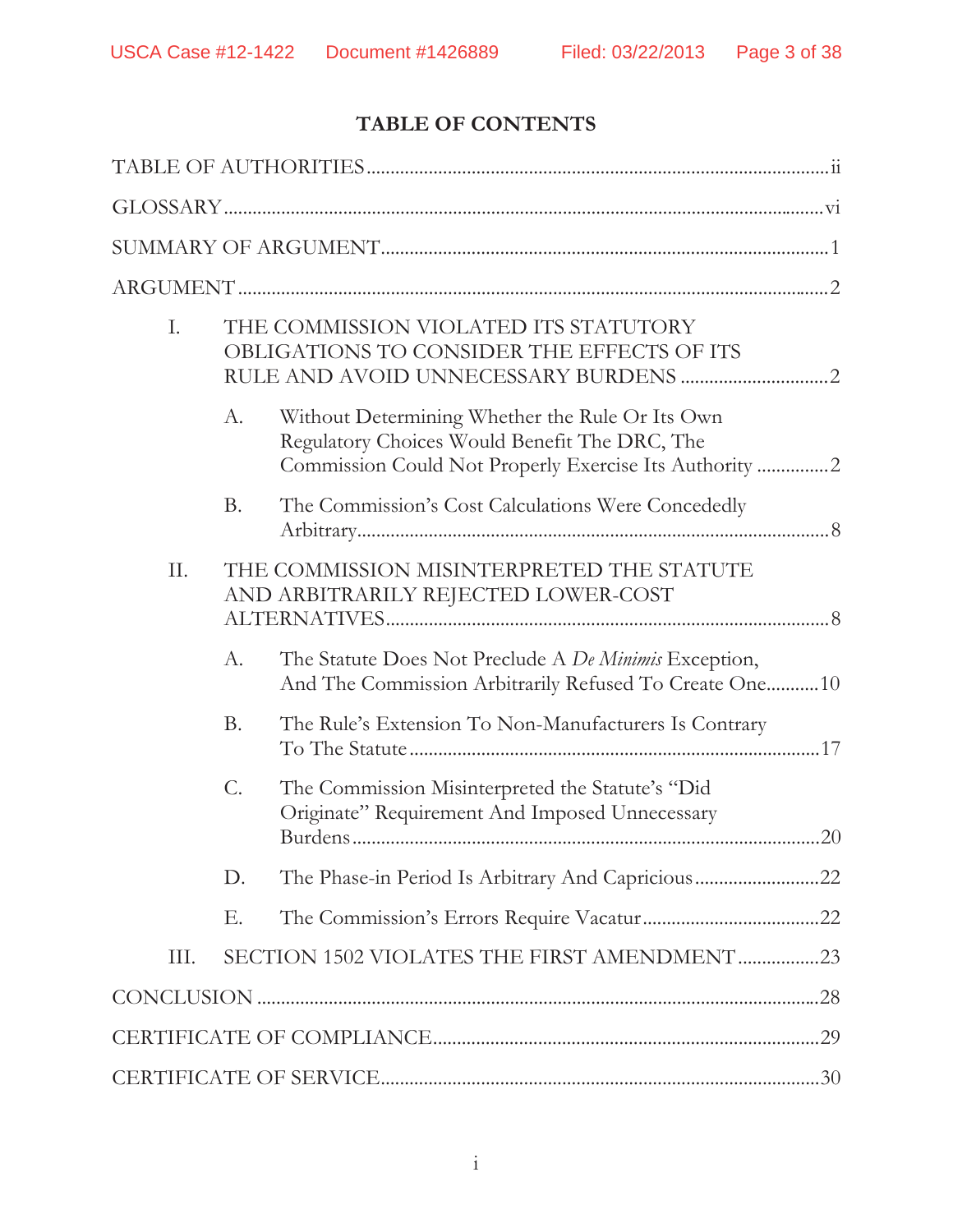# **TABLE OF AUTHORITIES**

## **CASES**

| Page(s) |
|---------|
|         |

| Ala. Power Co. v. Costle,                        |  |
|--------------------------------------------------|--|
| Am. Bar Ass'n v. FTC,                            |  |
| Am. Equity Inv. Life Ins. Co. v. SEC,            |  |
| *Ass'n of Admin. Law Judges v. FLRA,             |  |
| Bradford Nat'l Clearing Corp. v. SEC,            |  |
| $*Bus$ . Roundtable v. SEC,                      |  |
| Comcast Corp. v. FCC,                            |  |
| Conference of State Bank Supervisors v. Conover, |  |
| CTIA-The Wireless Ass'n v. City of S.F.,         |  |
| Edenfield v. Fane,                               |  |
| Full Value Advisors, LLC v. SEC,                 |  |
| Gen. Instrument Corp. v. FCC,                    |  |

\* Denotes authorities most relied upon.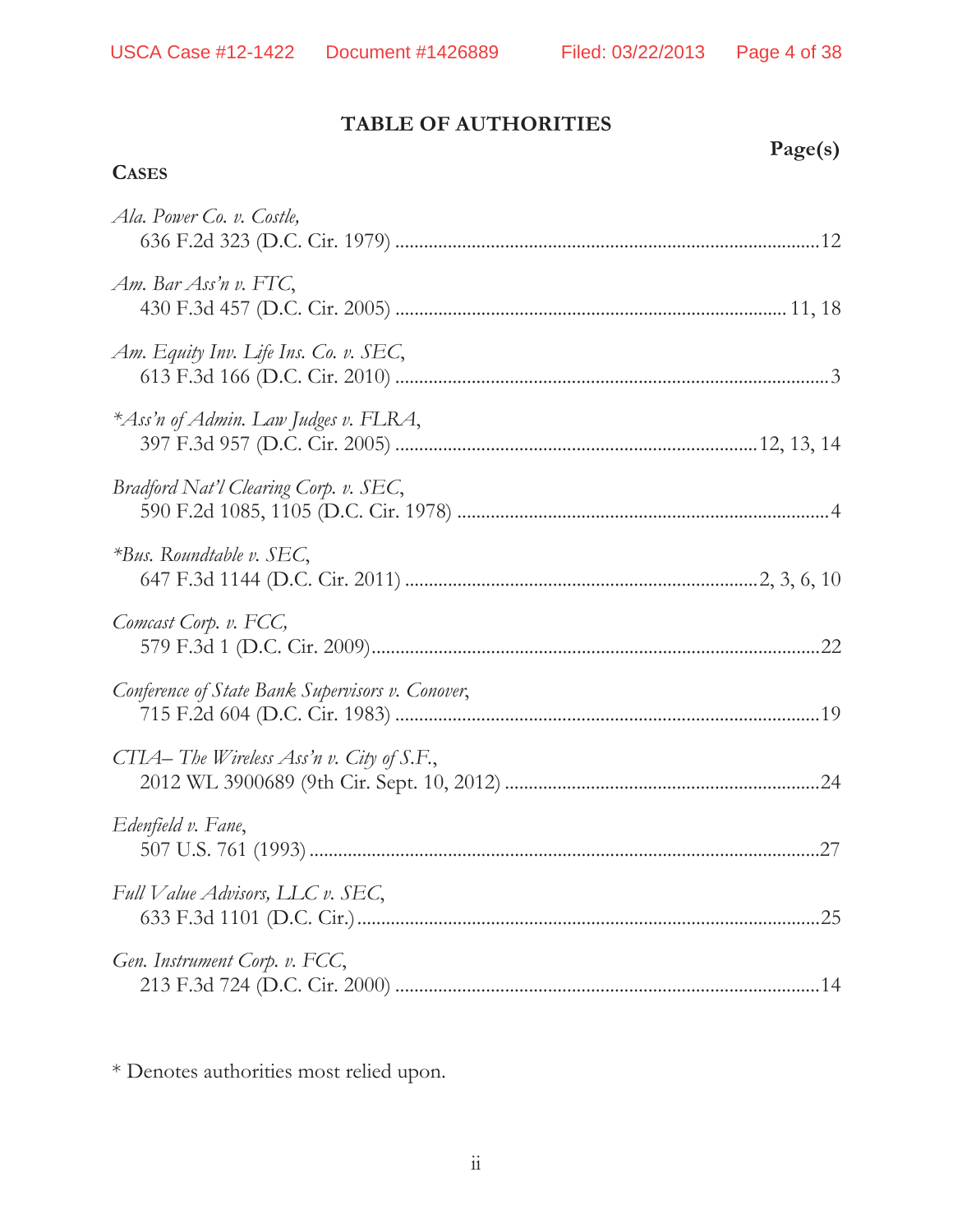| Hui v. Castaneda,                                                          |  |
|----------------------------------------------------------------------------|--|
| Meese v. Keene,                                                            |  |
| Motor Vehicles Mfrs. Ass'n of U.S., Inc. v. State Farm Mut. Auto Ins. Co., |  |
| Nati'l Ass'n of Home Builders v. EPA,                                      |  |
| Nat'l Ass'n of Mfrs. v. Taylor,                                            |  |
| Nat'l Elec. Mfrs. Ass'n v. Sorrell,                                        |  |
| PDK Labs. Inc. v. DEA,                                                     |  |
| *Peter Pan Bus Lines, Inc. v. Fed. Motor Carrier Safety Admin.,            |  |
| Prill v. NLRB,                                                             |  |
| Pub. Citizen, Inc. v. Rubber Mfrs. Ass'n,                                  |  |
| Pub. Citizen v. Fed. Motor Carrier Safety Admin.,                          |  |
| $*R$ .J. Reynolds Tobacco Co. v. FDA,                                      |  |
| Rodriguez v. United States,                                                |  |
| Schiller v. Tower Semiconductor Ltd.,                                      |  |
| SEC v. Wall St. Publ'g Inst.,                                              |  |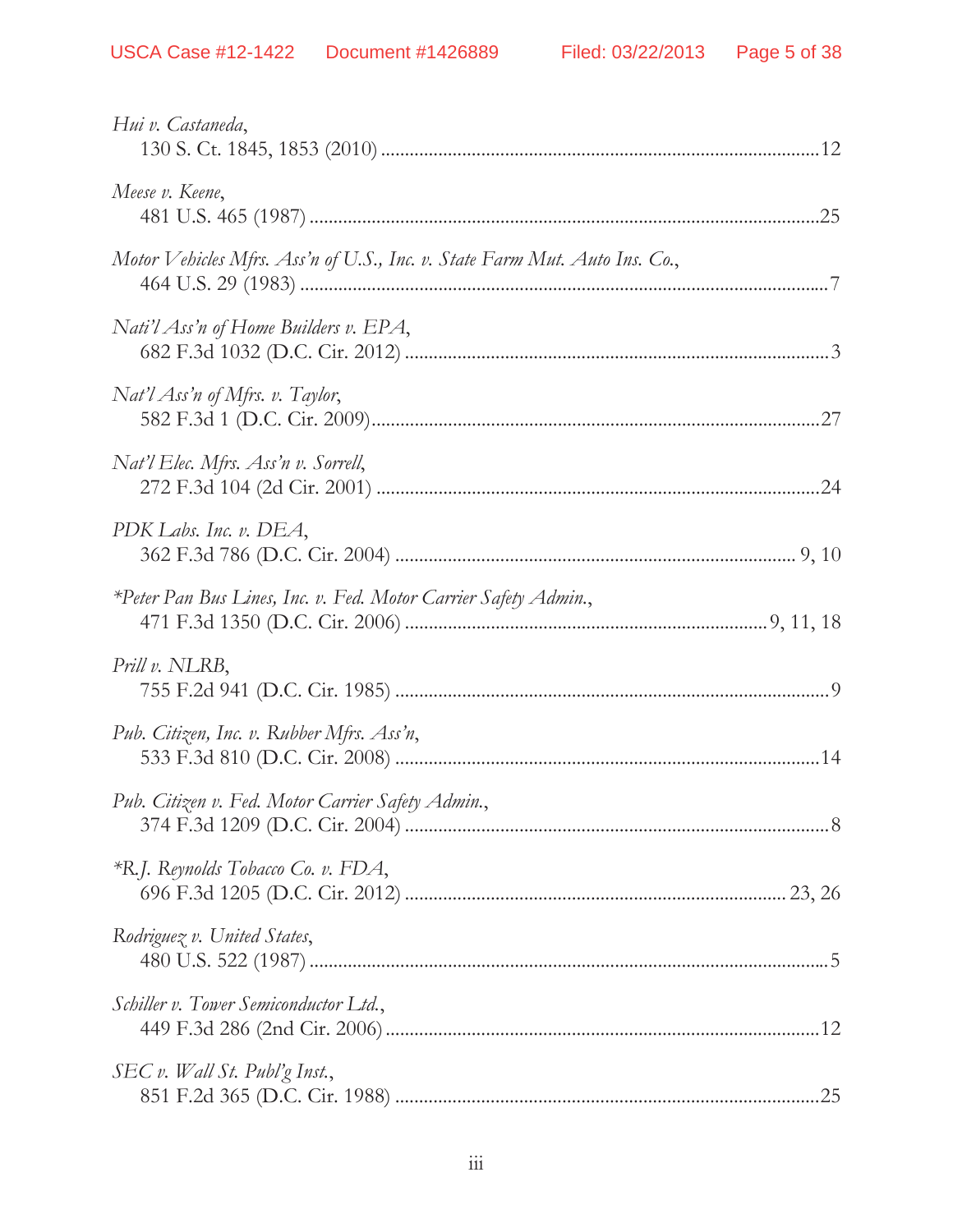| Sierra Club v. EPA,                                                |     |
|--------------------------------------------------------------------|-----|
| Spirit Airlines, Inc. v. U.S. Dep't of Transp.,                    | .24 |
| Turner Broad. Sys., Inc. v. FCC,                                   | 26  |
| Zauderer v. Office of Disciplinary Counsel of Supreme Ct. of Ohio, | 23  |

# **STATUTES AND REGULATIONS**

| Dodd-Frank Wall Street Reform and Consumer Protection Act, Pub. L. No. |  |
|------------------------------------------------------------------------|--|
|                                                                        |  |
|                                                                        |  |
|                                                                        |  |
|                                                                        |  |
|                                                                        |  |
|                                                                        |  |
|                                                                        |  |
|                                                                        |  |
|                                                                        |  |
|                                                                        |  |
|                                                                        |  |
|                                                                        |  |
| <b>LEGISLATIVE HISTORY</b>                                             |  |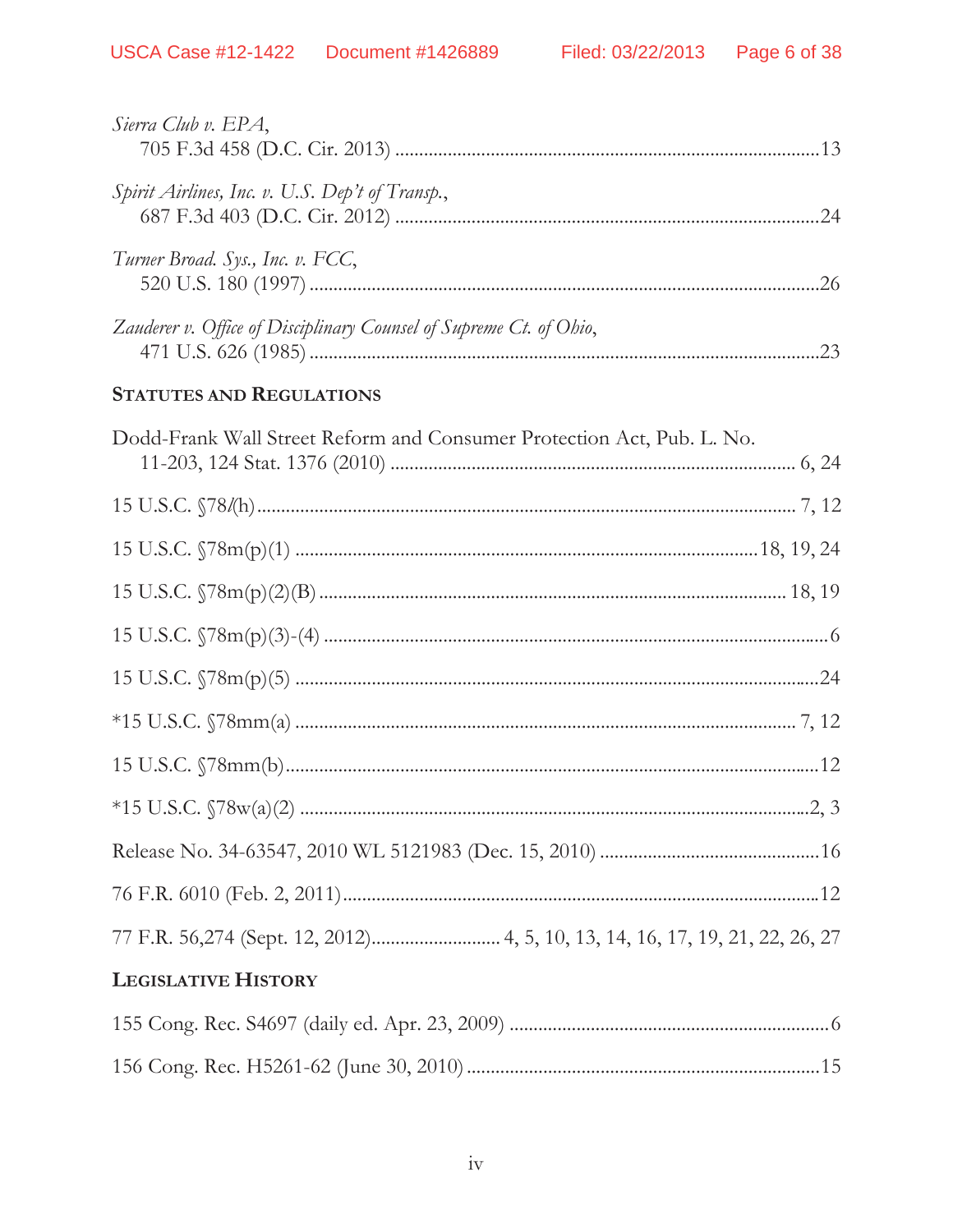| <b>OTHER AUTHORITIES</b>                                                                                                                                                                                                                                    |  |
|-------------------------------------------------------------------------------------------------------------------------------------------------------------------------------------------------------------------------------------------------------------|--|
| Apple Inc., Supplier Responsibility (2013),<br>http://www.apple.com/supplierresponsibility/labor-and-human-rights.html 21                                                                                                                                   |  |
| Commissioner Daniel M. Gallagher, SEC, Remarks before the Corporate Directors<br>Forum (Jan. 29, 2013), http://www.sec.gov/news/speech/2013/spch012913<br>26                                                                                                |  |
| OECD, Downstream Implementation of the OECD Due Diligence Guidance for<br>Responsible Supply Chains of Minerals from Conflict-Affected and High-Risk Areas<br>(Jan. 2013), available at http://www.oecd.org/daf/inv/mne/DDguidance<br>TTTpilot Jan2013.pdf. |  |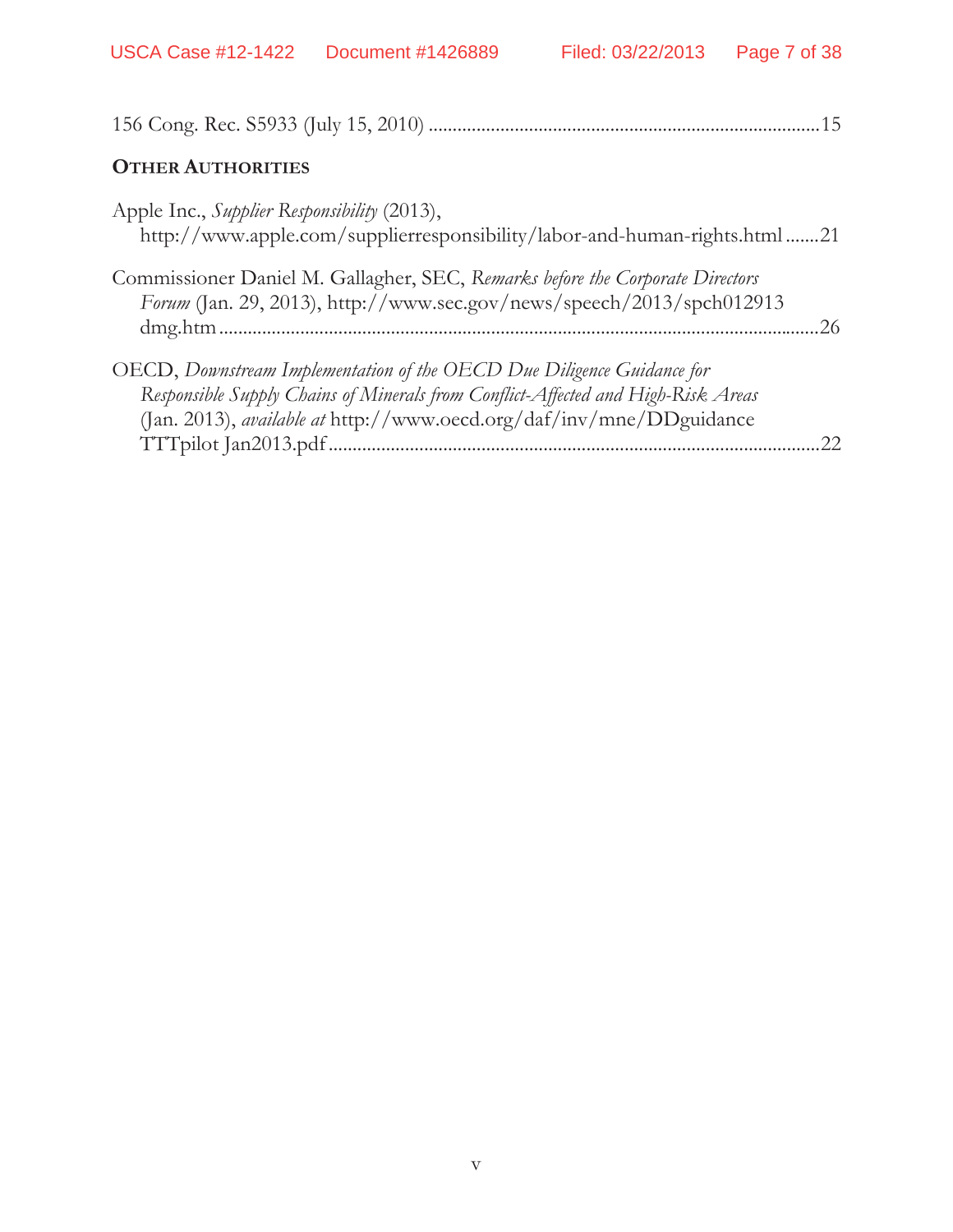# **GLOSSARY**

| Br.                           | Response brief of the Securities and Exchange<br>Commission                                                                                                       |
|-------------------------------|-------------------------------------------------------------------------------------------------------------------------------------------------------------------|
| Conflict minerals or minerals | Columbite-tantalite, cassiterite, gold,<br>wolframite, and their derivatives tantalum, tin,<br>gold, and tungsten                                                 |
| Congressmen Br.               | Brief of Congressman McDermott et al.                                                                                                                             |
| <b>DRC</b>                    | Democratic Republic of the Congo                                                                                                                                  |
| Dodd-Frank                    | Dodd-Frank Wall Street Reform and<br>Consumer Protection Act, Pub. L. 111-203,<br>124 Stat. 1376 (2010)                                                           |
| Industry Br.                  | Brief of Industry Coalition                                                                                                                                       |
| Intervenors Br.               | Brief of Amnesty International USA and<br>Amnesty International Ltd.                                                                                              |
| <b>NAM</b>                    | The National Association of Manufacturers                                                                                                                         |
| <b>OECD</b>                   | Organisation for Economic Co-operation and<br>Development                                                                                                         |
| Petr. Br.                     | Opening brief of Petitioners the National<br>Association of Manufacturers, the Chamber<br>of Commerce of the United States of<br>America, and Business Roundtable |
| The release                   | <i>Conflict Minerals</i> , 77 FR 56,274 (Sept. 12, 2012)                                                                                                          |
| SEC or Commission             | The United States Securities and Exchange<br>Commission                                                                                                           |
| Section 1502                  | Section 1502 of Dodd-Frank                                                                                                                                        |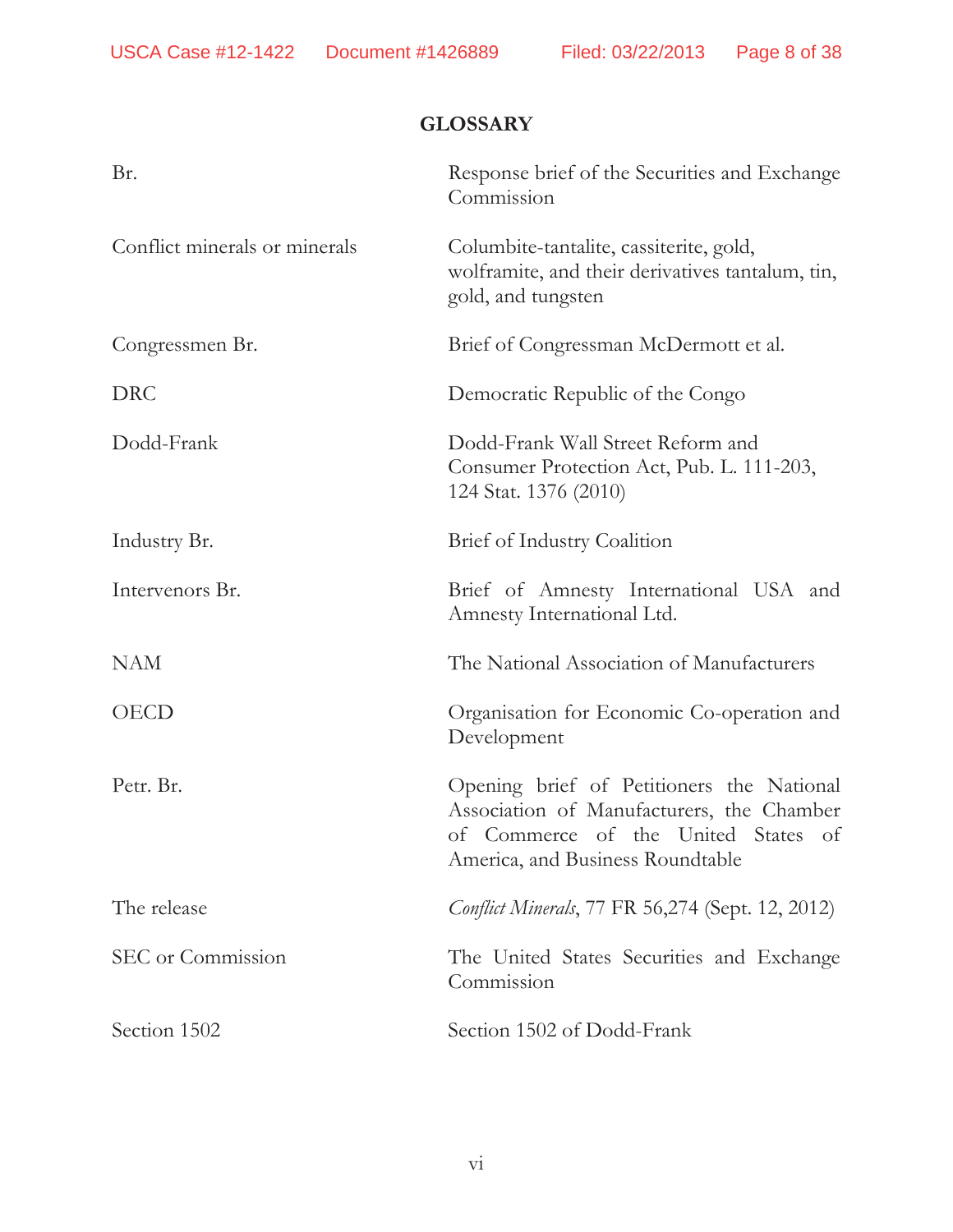#### **SUMMARY OF ARGUMENT**

The Securities and Exchange Commission ("SEC" or "Commission") determined that its final rule will impose billions of dollars in costs on American businesses, but failed to assess whether the rule will provide any benefits. The SEC did not merely fail to *quantify* the benefits, as the agency suggests in its brief, *see* Br. 33- 34, but, more fundamentally, it completely failed to determine whether the rule would provide *any* benefits at all—quantitative or qualitative. Indeed, the SEC even failed to address the "fierce[] debat[e]" in the record on whether the rule would be *counterproductive*, harming the very people it was intended to help. Br. 24.

The SEC's response is startling and internally inconsistent. The Commission first blames Congress and argues it lacked authority to second-guess Congress's judgment, which it says tied the agency's hands. Br. 30. But, just a few pages later, the Commission insists it made "reasonable" discretionary decisions, warranting "deference" under *Chevron*. Br. 43.The Commission cannot have it both ways. Its arguments are mutually exclusive, irreconcilable, and simply inadequate to defend one of the costliest rules in the agency's history.

Moreover, neither argument is defensible on its own. First, Congress did not mandate the particular challenged aspects of the rule; if anything, it required the opposite. And, second, even where the statute left room for agency discretion, the agency's decisions were still arbitrary and capricious. As the Commission recognized, each of the rule's challenged aspects greatly increases its massive, unprecedented costs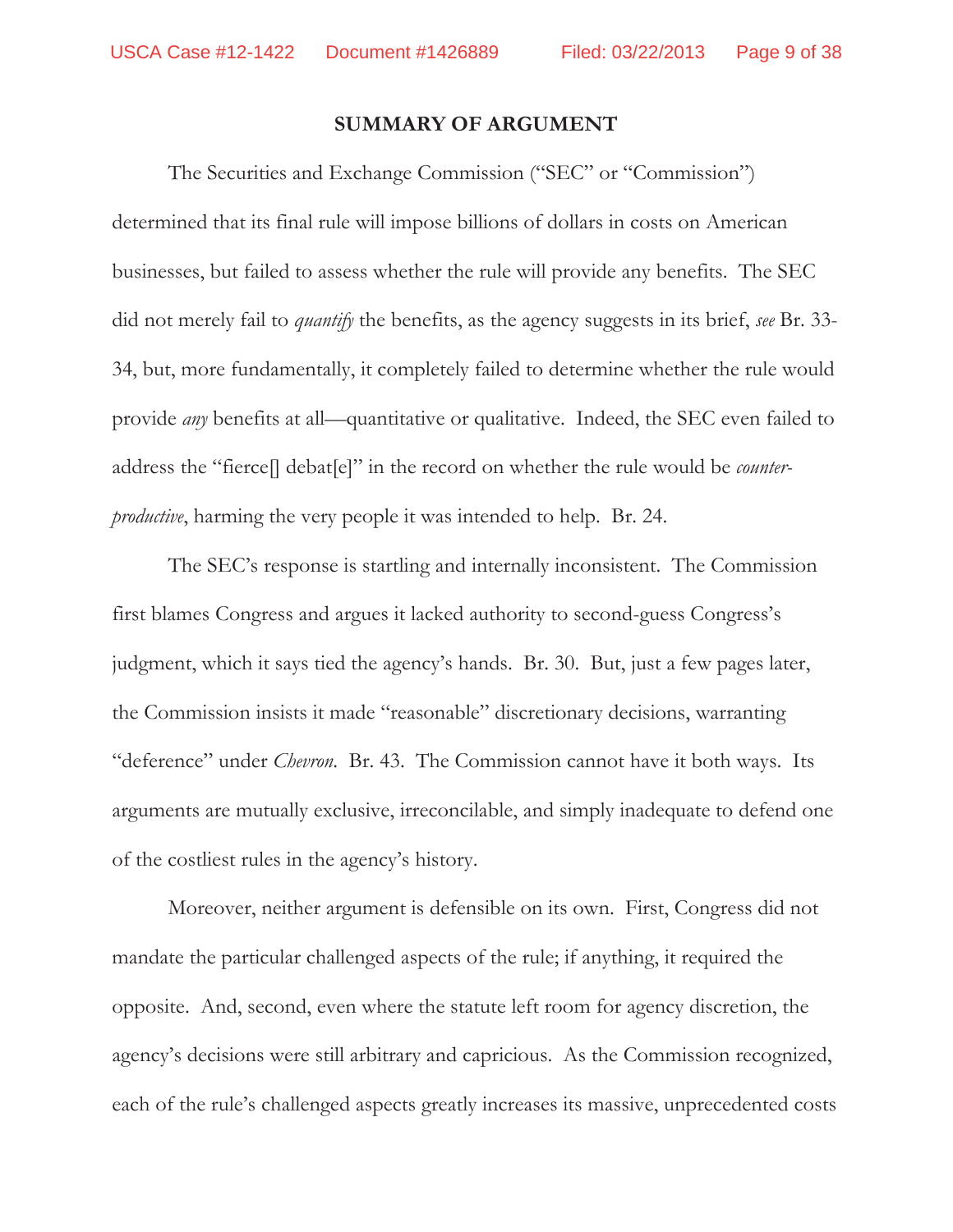on American businesses, and the Commission failed to assess whether these determinations would yield *any* benefits or instead make a tragic humanitarian situation even worse.

Finally, the rule's authorizing statute violates the First Amendment. A compelled public disclosure suggesting that a company's products contribute to terrible human rights abuses in a foreign land is plainly not designed to avoid a danger of misleading consumers, nor is it "purely factual and uncontroversial," as the Commission argues, Br. 64-65; rather, it is misleading, stigmatizing, and pregnant with political judgments.

#### **ARGUMENT**

## **I. THE COMMISSION VIOLATED ITS STATUTORY OBLIGATIONS TO CONSIDER THE EFFECTS OF ITS RULE AND AVOID UNNECESSARY BURDENS.**

# **A. Without Determining Whether the Rule Or Its Own Regulatory Choices Would Benefit The DRC, The Commission Could Not Properly Exercise Its Authority.**

By failing to analyze the benefits of its rule and conducting an inadequate analysis of the costs, the Commission failed once again to fulfill its unique statutory obligations "to consider the effect of a new rule upon 'efficiency, competition, and capital formation,'" *Bus. Roundtable v. SEC*, 647 F.3d 1144, 1148 (D.C. Cir. 2011) (quoting 15 U.S.C. §78c(f)), and not to "impose a burden on competition not necessary or appropriate in furtherance of the purposes of this chapter," 15 U.S.C. §78w(a)(2). Disregarding circuit precedent, the Commission did not adequately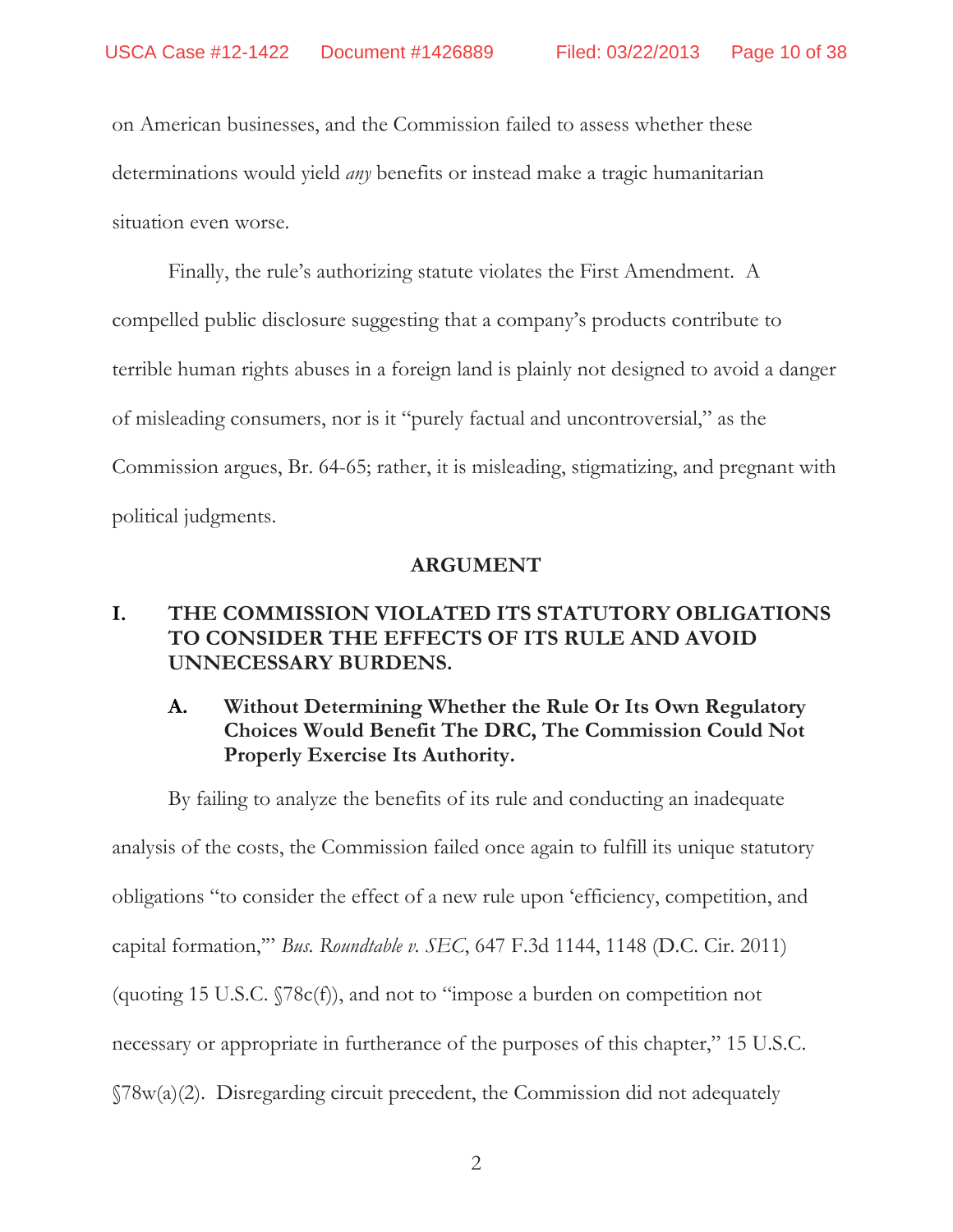"weigh[] the rule's costs and benefits," or decide whether the "net benefit" justifies the "cost[s] at the margin." *Bus. Roundtable*, 647 F.3d at 1151, 1153.<sup>1</sup>

The Commission contends that it "was not required" to conduct this analysis, because it could not "second-guess the wisdom of Congress's determination that conflict minerals disclosure will yield social benefits in the form of decreasing conflict and violence in the DRC." Br. 30. But it is not enough "to cite Congress's humanitarian goal." *Parades Dissent*. Although Congress directed the SEC to promulgate *a* rule, it did not mandate many aspects of the SEC's final rule, including the four particular aspects this petition addresses. And, in its brief, the SEC asserts it made numerous "discretionary choices"—though, to be sure, it is inconsistent in indicating *which* choices it considers to be discretionary. Br. 34-39.

Moreover, the SEC recognized that each challenged aspect of the rule—the refusal to adopt a *de minimis* exception, the extension of the rule to nonmanufacturers, the "may have originated" standard, and the shorter phase-in period

 $\overline{a}$ 

<sup>&</sup>lt;sup>1</sup> Intervenors and *amici* Better Markets contend that the SEC was not required to conduct a cost-benefit analysis at all. However, their argument is plainly inconsistent with *Business Roundtable*. The cases on which they rely, including *National Ass'n of Home Builders v. EPA*, 682 F.3d 1032, 1039 (D.C. Cir. 2012), involve different agencies subject to different statutory requirements. Unlike those agencies, the SEC has an obligation not only to "consider" the impact of its rule, but also to "not adopt" regulations that impose unnecessary or inappropriate burdens on competition. *See Bus. Roundtable*, 647 F.3d at 1148; 15 U.S.C. §78w(a)(2). Furthermore, because the SEC conducted an economic analysis, albeit a severely flawed one, any contention that such analysis was "not required" must be "reject[ed]." *Am. Equity Inv. Life Ins. Co. v. SEC*, 613 F.3d 166, 177 (D.C. Cir. 2010).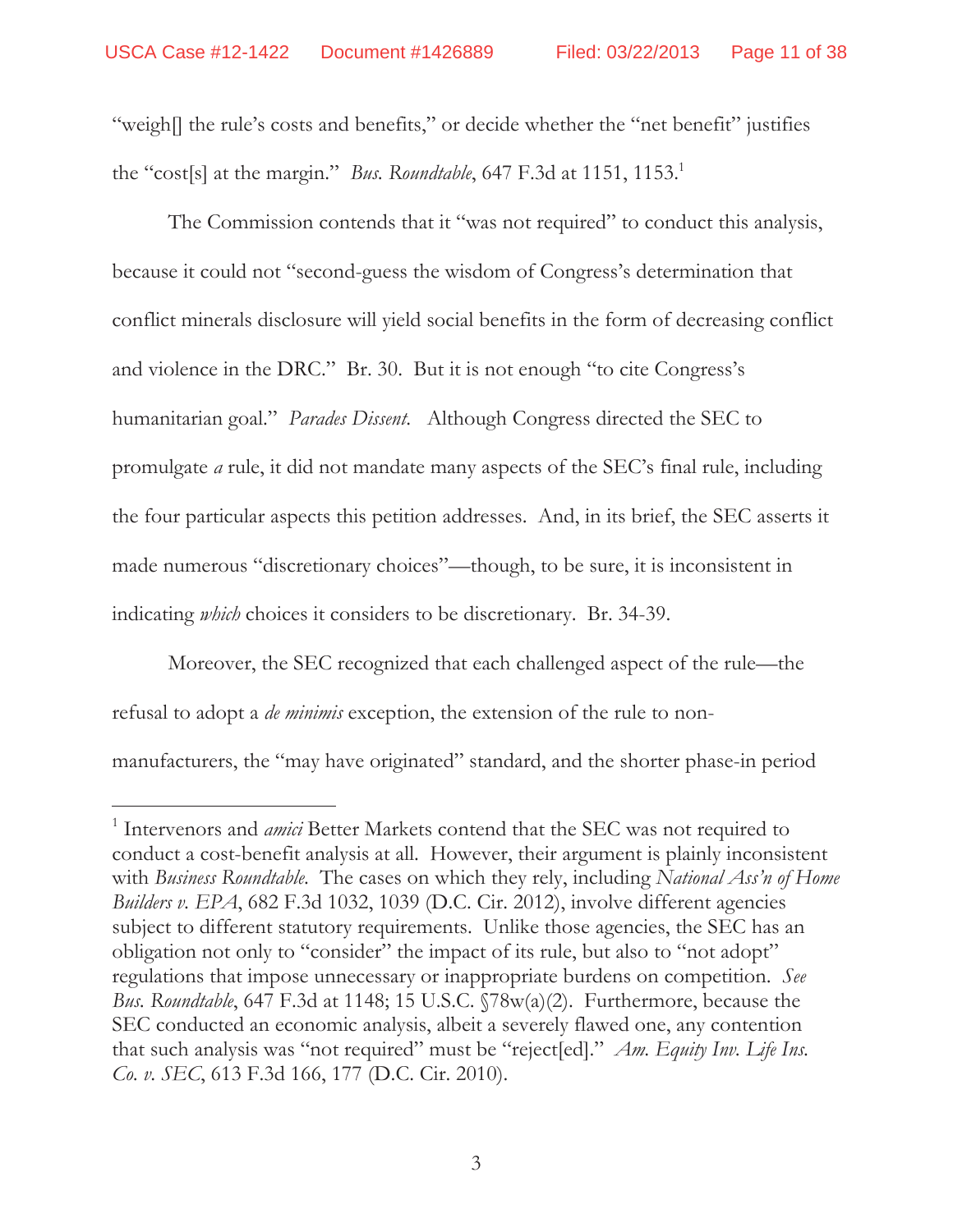for larger issuers—will increase the burdens on competition. 77 F.R. 56,274, 56,298, 56,344-45 (Sept. 10, 2012). Accordingly, 15 U.S.C. §78w(a)(2) required the Commission to determine whether these burdens are "necessary or appropriate" to further the purposes of the statute—here, "to decrease the conflict and violence in the DRC." 77 F.R. 56,350. The SEC cannot make this determination without analyzing "the likelihood that the [regulatory] action will achieve those [statutory] objectives." *Bradford Nat'l Clearing Corp. v. SEC*, 590 F.2d 1085, 1105 (D.C. Cir. 1978). Yet the SEC failed to conduct this requisite analysis, instead stating that it "was not able to assess how effective Section 1502 will be in achieving those benefits," 77 F.R. 56,350, and avoiding the "fierce[] debat[e]" on whether the rule is counter-productive, *see* Br. 24.

The Commission contends that "[t]he release provides a thorough qualitative analysis of both the costs and benefits of the Commission's discretionary decisions," Br. 30, and that due to "the dearth of quantitative evidence in the record, the Commission's decision not to quantify the benefits was reasonable," Br. 34; *see*  Intervenors Br. 18-24. But the Commission not only failed to *quantify* the benefits, it failed to assess whether there would *be* any benefits, including from its regulatory choices. Although the SEC claims to have "qualitative[ly]" analyzed the benefits, in fact the only "benefit" the release points to is "the benefit of lowering the ... costs of the rule" compared to even more demanding alternatives. *See* 77 F.R. 56,342, 56,345; *see also* Br. 35 (citing same "benefits"). The Commission cannot transform a cost into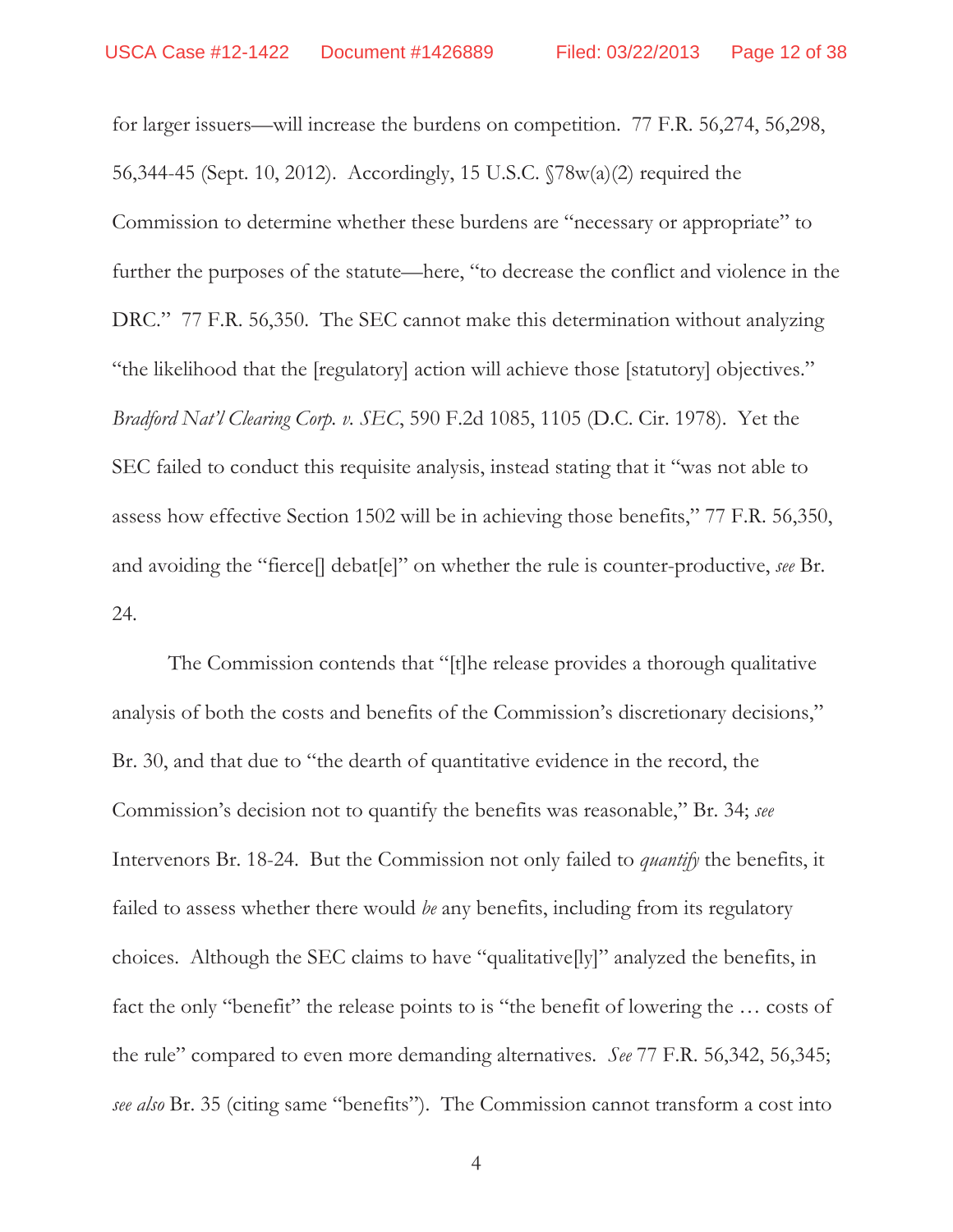a benefit simply by asserting that the cost could have been even worse. At no point did the Commission determine whether the rule overall, or any of its regulatory choices, would benefit the people of the DRC. 77 F.R. 56,350.

In addition, Congress's direction to create a disclosure regime does not mean Congress determined that *any* burden, no matter how high, was justified if it would lead to more disclosure. "[N]o legislation pursues its purposes at all costs." *Rodriguez v. United States*, 480 U.S. 522, 525-26 (1987). To the contrary, "[d]eciding what competing values will or will not be sacrificed to the achievement of a particular objective is the very essence of legislative choice—and it frustrates rather than effectuates legislative intent simplistically to assume that *whatever* furthers the statute's primary objective must be the law." *Id.* at 526. The Commission makes precisely that simplistic assumption, repeatedly stating that the challenged aspects of the rule are necessary to "effectuate[] [congressional] intent," 77 F.R. 56,291, or to "advance ... the provision's purpose," 77 F.R. 56,298, *see* 77 F.R. 56,314, even though the statute does not mandate those aspects of the rule and the Commission made no determination they would improve conditions in the DRC.

With as little merit, the Commission argues that Congress intended for "*other* agencies and branches of government [to] assess the efficacy of Section 13(p) and Rule 13p-1 in decreasing violence in the DRC," "*not the Commission*." Br. 32 (emphasis in original). The statute indeed gives other agencies and branches a role; the Comptroller General, for instance, must submit annual reports to Congress assessing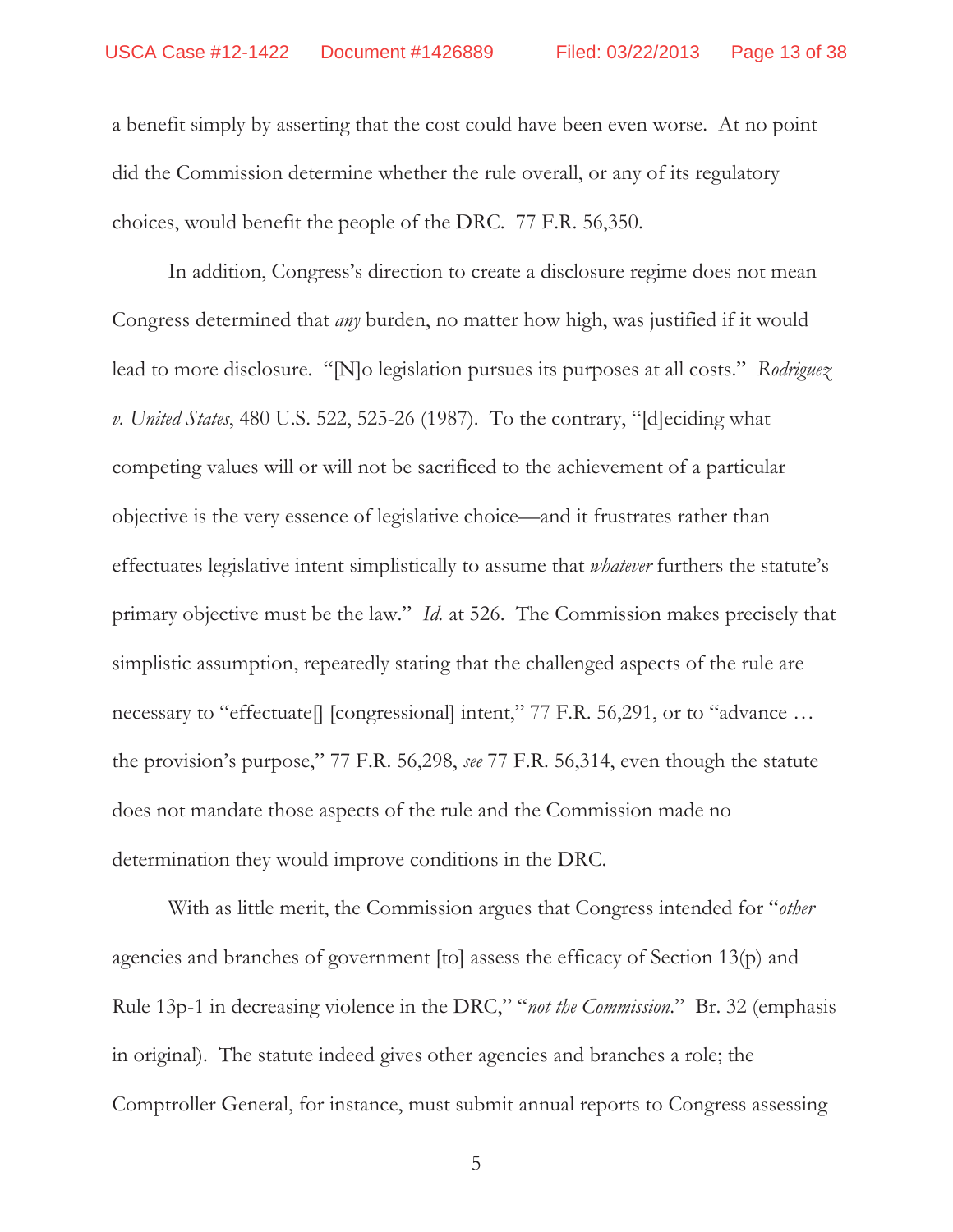the effectiveness of the statute and rule, while the President under certain circumstances may revise, waive, or terminate the rule. *See* Section 1502(d)(2)(A); 15 U.S.C. §78m(p)(3)-(4). But Congress assigned the SEC the special task of designing the rule in the first place, and it also gave the SEC "unique obligation[s]" to consider the economic impact of its rules and avoid unnecessary burdens. *Bus. Roundtable*, 647 F.3d at 1148.

It is therefore highly implausible that Congress—without saying so—intended to relieve the SEC of those obligations here, and intended for every entity involved *except for the SEC* to analyze the rule's benefits. Rather, Congress's requirement that other agencies and branches analyze the benefits of the disclosure regime on an ongoing basis, as well as Congress's choice of an agency with unique statutory obligations to conduct such an analysis in crafting the rule, show that Congress was especially concerned with obtaining a thorough analysis and curtailing unnecessary regulatory burdens.

 Indeed, it was critical for the SEC to provide this analysis given the danger that an overly stringent rule could backfire and unintentionally harm the Congolese people by creating a devastating *de facto* embargo. *See* Petr. Br. 17-18. Congress was sensitive to this concern, recognizing that "[a]ll-out prohibitions or blanket sanctions could be counterproductive and negatively affect the very people we seek to help." 155 Cong. Rec. S4697 (daily ed. Apr. 23, 2009) (Sen. Feingold). And, as the Commission admits, it "received a number of comments fiercely debating whether the disclosure regime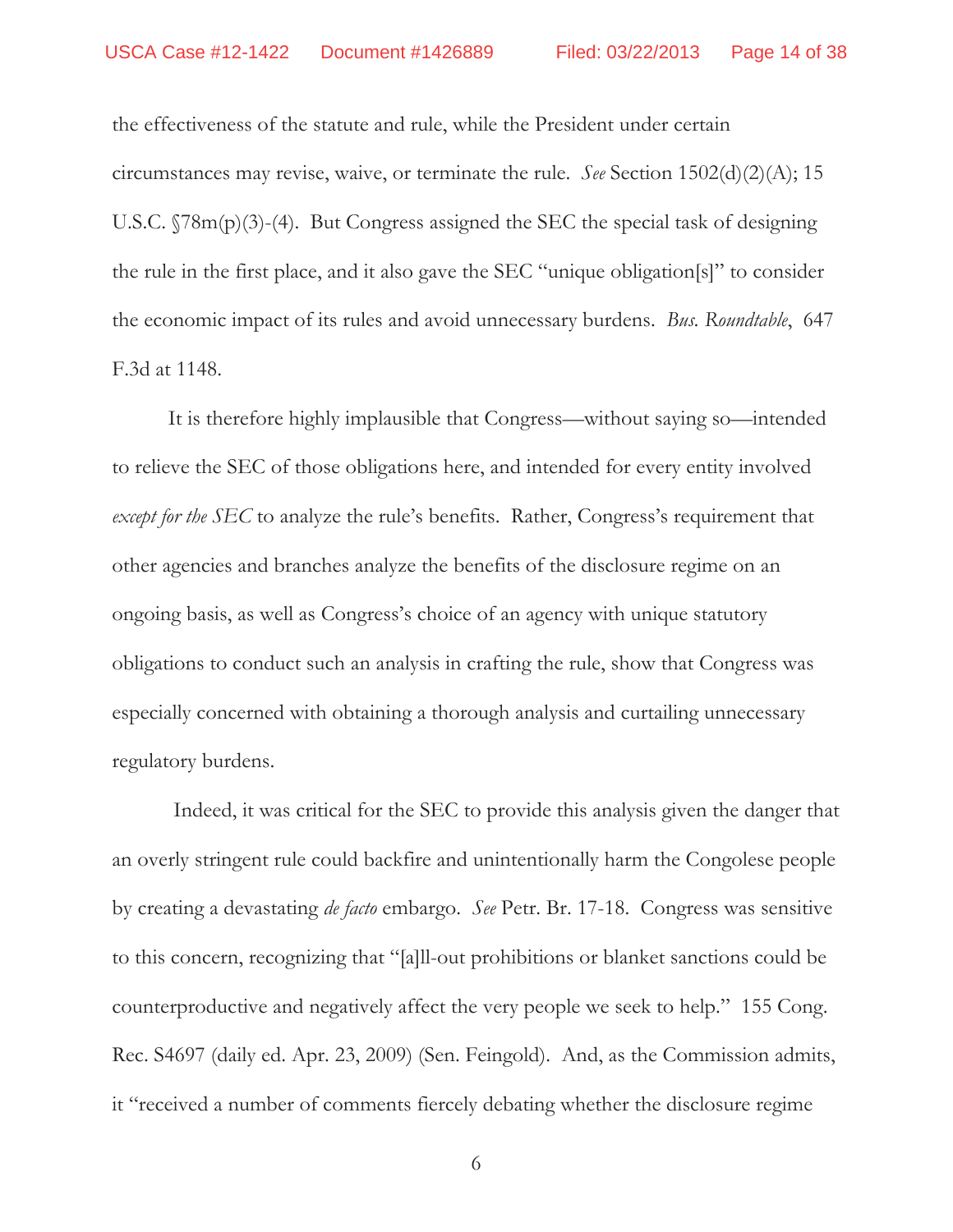$\overline{a}$ 

would actually yield such a benefit" to the DRC, Br. 24, or would instead "exacerbat[e] conditions," Br. 22 n.3. *See id.* 32 ("[T]he comments in the record were decidedly mixed in their predictions of the effects of a disclosure regime on the ground."). $^{2}$ 

Further, the extensive and detailed data commenters provided regarding the impact that anticipation of the rule was actually having in the DRC was not available to Congress when it passed the statute. There is no reason to think that Congress intended the agency to cover its eyes and ignore entirely this highly relevant new information in designing the rule, rather than taking into account all available factual evidence. Accordingly, it was arbitrary and capricious for the Commission not to consider the rule's impact on the DRC. *Motor Vehicles Mfrs. Ass'n of U.S., Inc. v. State Farm Mut. Auto Ins. Co.*, 463 U.S. 29, 43 (1983)(failure to "consider an important aspect of the problem" makes agency action arbitrary and capricious).

<sup>2</sup> The Commission asserts that "concerns about a *de facto* embargo stem from the statute itself, and not any details of the Commission's rule," Br. 33, but then admits that regulatory choices such as designing a phase-in period and creating exemptions are highly relevant to the embargo, Br. 22 n.3, 33 n.5. Indeed, the Commission could have used its broad exemptive authority, 15 U.S.C. §§78mm(a)(1), 78*l*(h), as "necessary or appropriate" to avoid an embargo, for instance by exempting from due diligence companies that contractually require suppliers to use certified conflict-free smelters, even if the smelters use minerals from the region. At the very least, the Commission could have chosen not to increase dramatically the costs of a rule that would make the situation in the DRC even worse.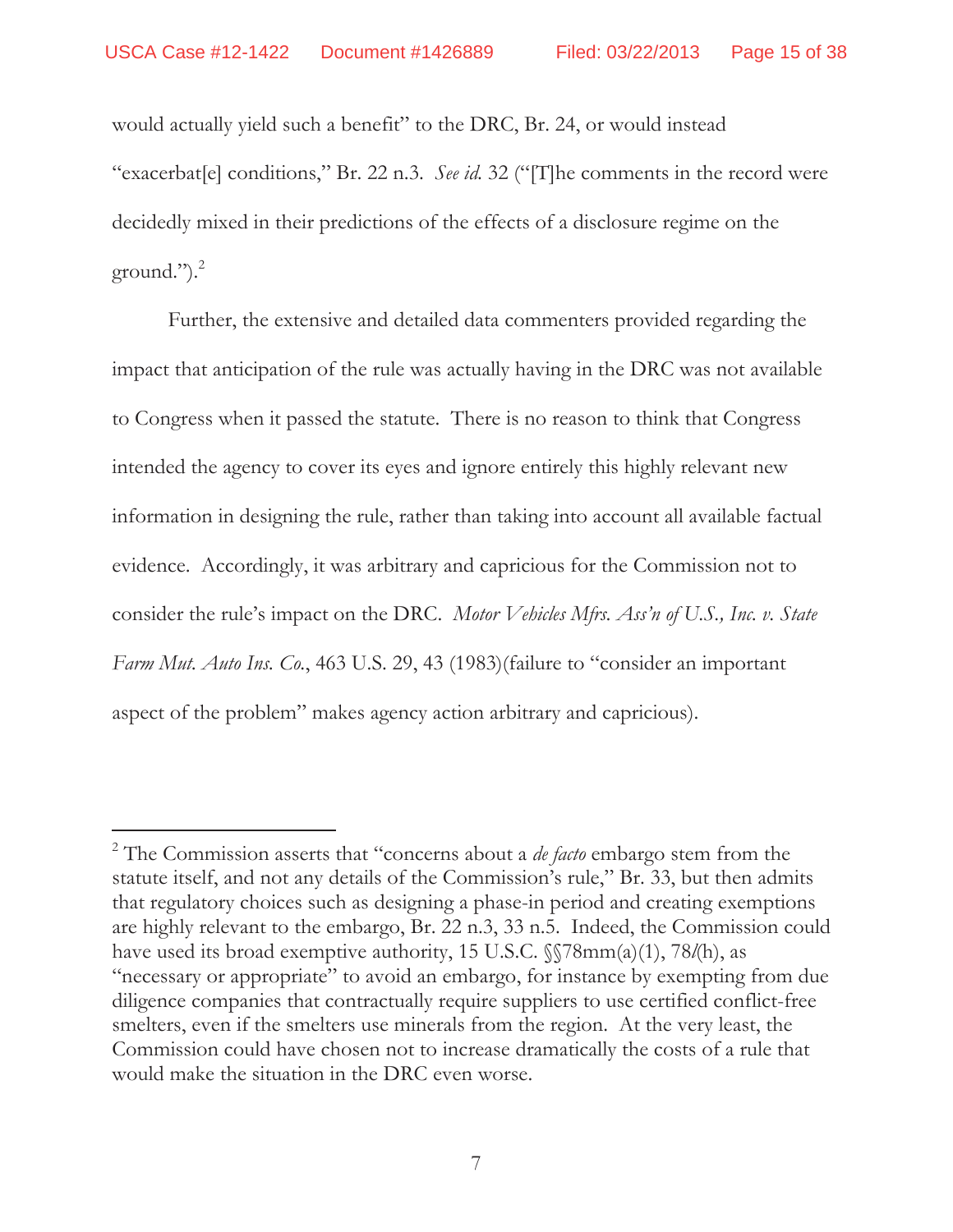#### **B. The Commission's Cost Calculations Were Concededly Arbitrary.**

The Commission compounded these errors by underestimating the rule's costs. Although the Commission's own cost estimate is staggeringly large—\$3 to \$4 billion for initial compliance, and an additional \$207 to \$609 million per year for ongoing compliance—it reached this estimate only by arbitrarily discounting the NAM's estimate that initial costs would be between \$9 and \$16 billion, as well as Tulane University's independent estimate of \$7.93 billion. NAM 2 (3.2.11); Tulane 3. The SEC argues that its cost analysis was reasonable, but effectively concedes that it reduced these figures simply because other commenters provided lower estimates. *See*  Br. 40-42. The SEC cannot simply pick a number in the middle when commenters provide divergent estimates; rather, it must engage in reasoned analysis and determine which estimate is the most reliable. *See Pub. Citizen v. Fed. Motor Carrier Safety Admin.*, 374 F.3d 1209, 1222 (D.C. Cir. 2004).

## **II. THE COMMISSION MISINTERPRETED THE STATUTE AND ARBITRARILY REJECTED LOWER-COST ALTERNATIVES.**

Turning to the substance of the final rule, the Commission advances inconsistent arguments. As discussed, when defending its failure to analyze costs and benefits, the Commission claims it was not "authorized to second-guess and recalibrate policy judgments Congress made when it ordered the Commission to promulgate th[e] rule," Br. 2. But, when defending the four substantive aspects of the rule at issue, the Commission contends that its positions are "reasonable" and entitled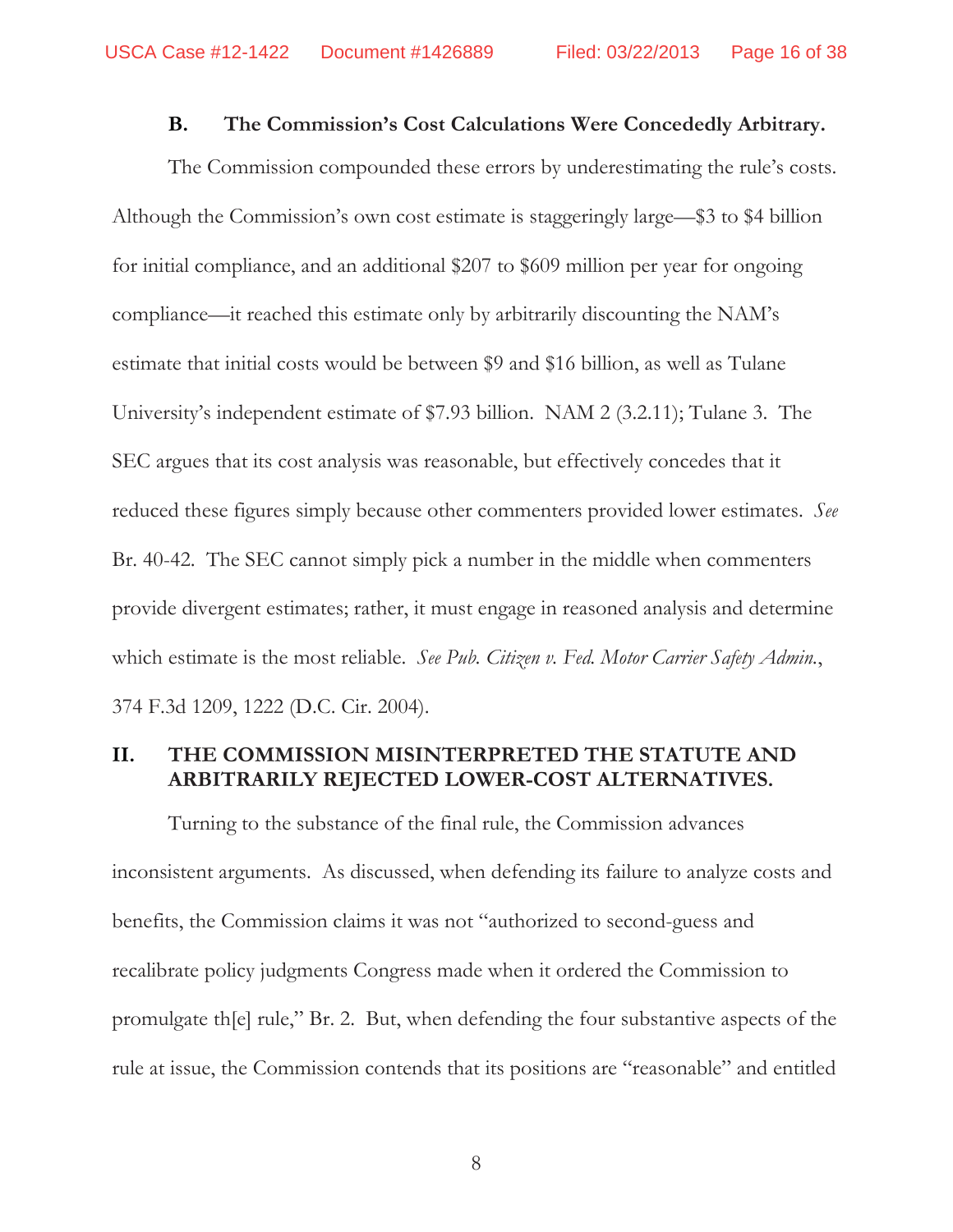to "deference." *See* Br. 43. The Commission cannot have it both ways; its request for deference is defeated by its contradictory argument that Congress compelled it to do what it did.

Moreover, the SEC's release itself precludes deference. Because the Commission simply applied "the traditional tools of statutory construction," *PDK Labs. Inc. v. DEA*, 362 F.3d 786, 797 n.4 (D.C. Cir. 2004), examining the statute's text, structure, and purposes, and concluded that Congress required it to create the challenged aspects of the rule, "[t]he law of this circuit requires … that we withhold *Chevron* deference," *Peter Pan Bus Lines, Inc. v. Fed. Motor Carrier Safety Admin.*, 471 F.3d 1350, 1354 (D.C. Cir. 2006). And because the SEC's conclusion that its "interpretation is compelled by Congress" is incorrect, the Court "cannot uphold the [agency's] interpretation under step 1 of *Chevron*." *Id.* Instead, the Court must "remand to the agency," even if the SEC's interpretation would have been permissible under *Chevron* Step 2. *Id*.; *see Prill v. NLRB*, 755 F.2d 941, 948 (D.C. Cir. 1985) ("[A]n agency regulation must be declared invalid, even though the agency might be able to adopt the regulation in the exercise of its discretion, if it was not based on the agency's own judgment but rather on the unjustified assumption that it was Congress' judgment that such a regulation is desirable.") (alterations omitted).

Further, even where the SEC had discretion, and even if it had purported to exercise that discretion, the rule would still be arbitrary, because the SEC failed to perform an adequate analysis. *See supra* at 2-7. When an agency recognizes that an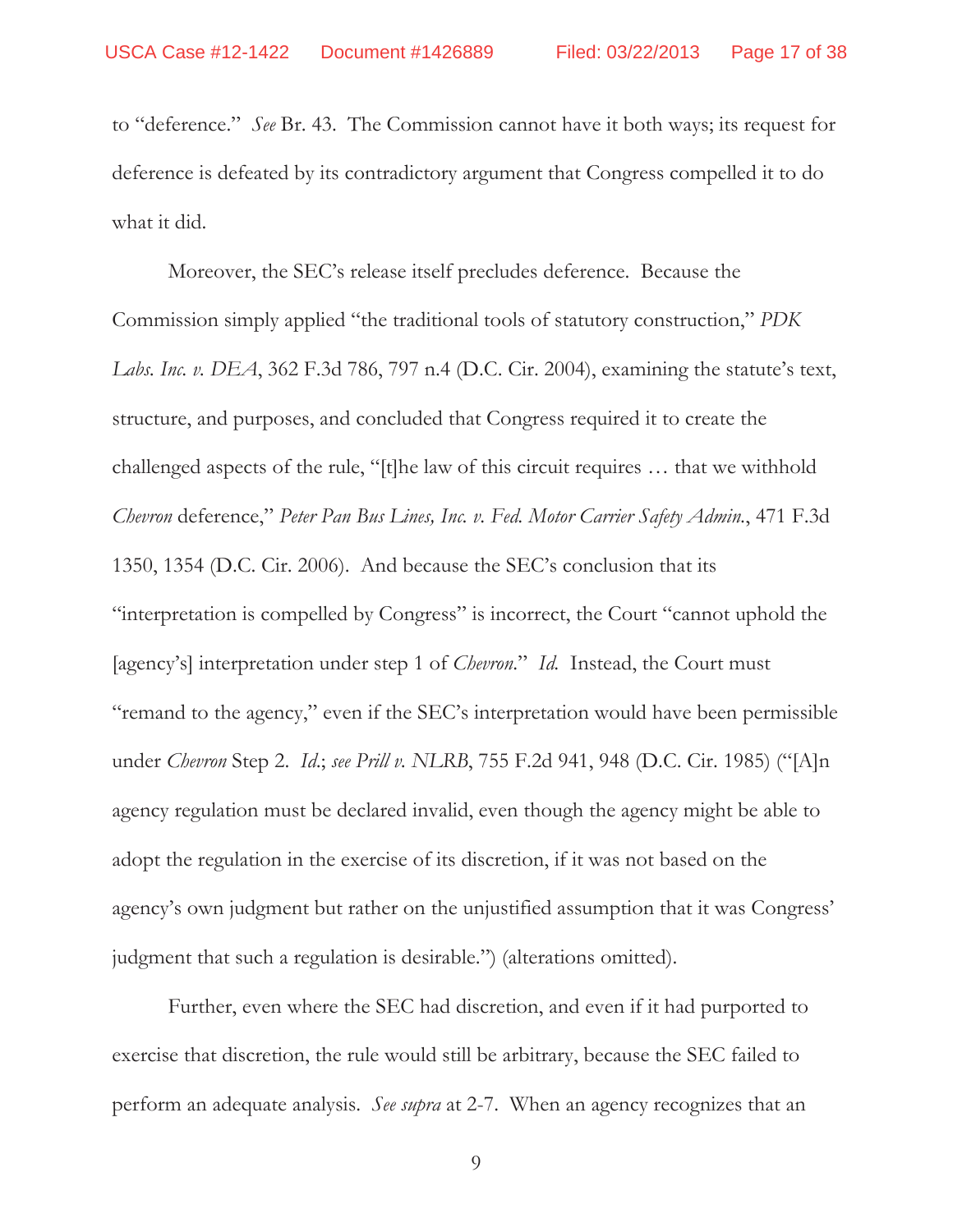interpretation is not compelled by Congress, "it is incumbent upon the agency not to rest simply on its parsing of the statutory language." *PDK Labs.*, 362 F.3d at 797-98. Rather, the agency "must bring its experience and expertise to bear in light of competing interests at stake." *Id.* Here, the agency did not apply its expertise, analyze competing interests, or resolve the "fierce[] debat[e]" in the record. Br. 2, 24. Because the challenged aspects of the rule substantially increase its burdens, and because the agency failed to determine whether these increased burdens would further the statutory purpose *at all*, the rule is arbitrary and capricious. *Bus. Roundtable*, 647 F.3d at 1148.

### **A. The Statute Does Not Preclude A De Minimis Exception, And The Commission Arbitrarily Refused To Create One.**

The Commission surprisingly asserts that it "did not conclude that it 'lacked authority' to create or that it 'was precluded from considering' a *de minimis* exception." Br. 44. The Commission's own statements in the release contradict this assertion: "[W]e are of the view that Congress intended not to provide for a *de minimis* exception," and such an exception "would be contrary to the Conflict Minerals Statutory Provision and Congressional purpose." 77 F.R. 56,298; *see also id.* ("if [Congress] had intended that the provision be limited further, so as not to apply to a *de minimis* use of conflict minerals, we think Congress would have done so explicitly"); *id.* at 56,342-50 (not including *de minimis* issue in discussion of the "Commission's Exercise of Discretion").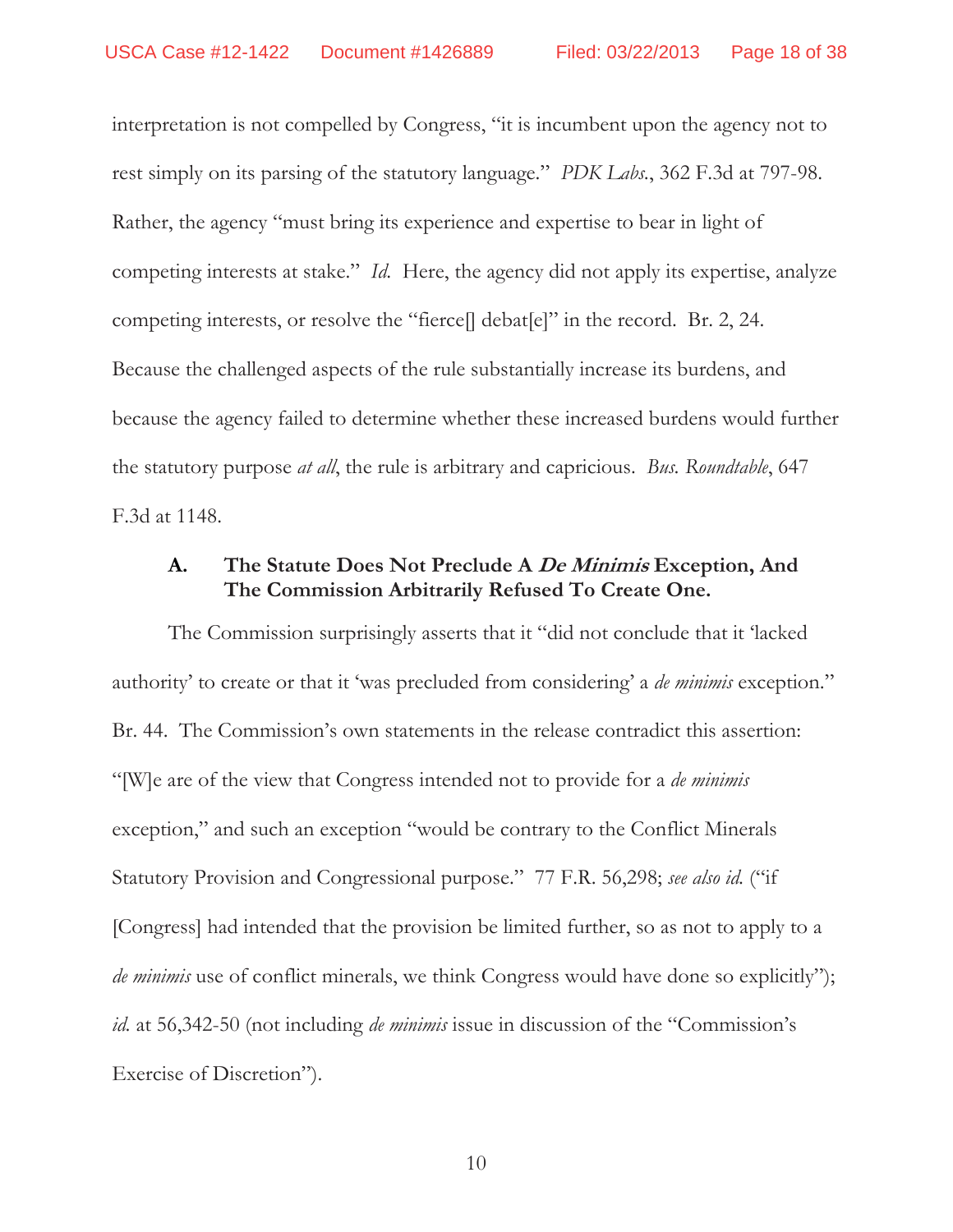Furthermore, the Commission contradicts this assertion even within its own brief, stating "the Commission's broader conclusion that … 'we believe Congress intended the disclosure provisions to apply to the use of even small amounts of conflict minerals originating in the Covered Countries' *necessarily precluded* the adoption of any" of the *de minimis* thresholds commenters proposed. Br. 48 (emphasis added); *see also* Br. 16, 43 (explaining that the SEC refused to create a *de minimis* exception based on its analysis of the "text, structure, and purposes of Section 1502"); Br. 46 ("It was not for the Commission, through *de minimis* exemptive authority, to find that 'Congress overreached' and to bring the statutory 'requirements back into line.'"). The Commission never specifically examined whether any of the *particular* proposals for *de minimis* exceptions would be appropriate because it summarily concluded that Congress categorically foreclosed its authority to adopt *any* such threshold.

The agency's incorrect determination that Congress precluded it from adopting a *de minimis* exception is entitled to no deference and cannot be upheld. *Peter Pan Bus Lines*, 471 F.3d at 1354; *see Am. Bar Ass'n v. FTC*, 430 F.3d 457, 471 (D.C. Cir. 2005)("[W]e cannot affirm an agency's actions based on the *post hoc* rationale of its litigating position."). The Commission plainly had power to adopt a *de minimis* exception under its general statutory exemptive authority, which provides that "notwithstanding any other provision of this chapter," the Commission can "exempt … any class or classes of persons, securities, or transactions, from any provision or provisions of this chapter or of any rule or regulation thereunder, to the extent that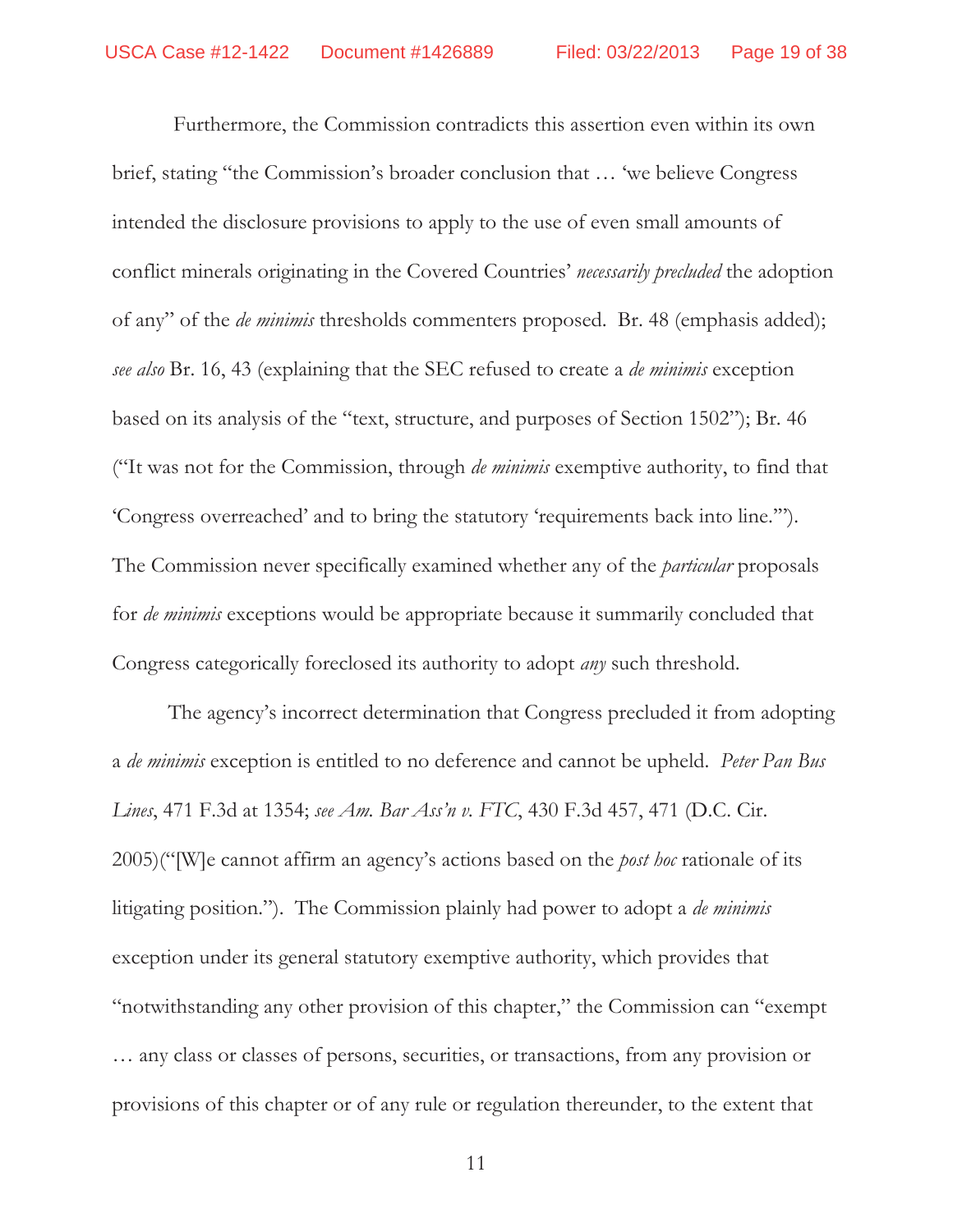$\overline{a}$ 

such exemption is necessary or appropriate in the public interest." 15 U.S.C. §78mm(a)(1). It likewise had that power under 15 U.S.C. §78*l*(h). which authorizes exemptions from several provisions of the Act, including "section 78m," where "such action is not inconsistent with the public interest or the protection of investors." These "similar" exemptive provisions establish that "Congress intended to grant the Commission considerable regulatory discretion in this area" and "flexibility in adopting exemptions." *Schiller v. Tower Semiconductor Ltd.*, 449 F.3d 286, 292 n.5, 296-97 (2d Cir. 2006); *see* 76 F.R. 6010 (Feb. 2, 2011) (granting exemption from statutory requirement). $3$ 

In addition to its broad statutory exemptive authority, the agency had inherent authority to create a *de minimis* exception. *Ala. Power Co. v. Costle,* 636 F.2d 323 (D.C. Cir. 1979). In arguing to the contrary, the SEC points out that the statute contains no express *de minimis* exception. But even the agency recognizes that this factor is "not dispositive," Br. 44, and indeed this Court has "repeatedly recognized that a *de minimis*

<sup>3</sup> Congress's grant of authority to the *President* to revise or temporarily waive the rule for national security reasons did not *sub silentio* strip the Commission of its exemptive authority, and the Commission does not argue otherwise. *But see* Intervenors Br. 25- 29. Section 78m(p)(3) makes no mention of section 78mm(a)(1) or section 78*l*(h), and therefore cannot be read to abrogate them. *Hui v. Castaneda*, 130 S. Ct. 1845, 1853 (2010) ("[R]epeals by implication are not favored."); 15 U.S.C. §78mm(b) (explicitly setting forth sections of the Exchange Act to which the Commission's exemptive authority does not apply). Furthermore, a *de minimis* exception is neither a "revis[ion]" nor a "temporar[y] waive[r]" of the statutory requirements, but simply a limitation upon those requirements. *Ass'n of Admin. Law Judges v. FLRA*, 397 F.3d 957, 962 (D.C. Cir. 2005).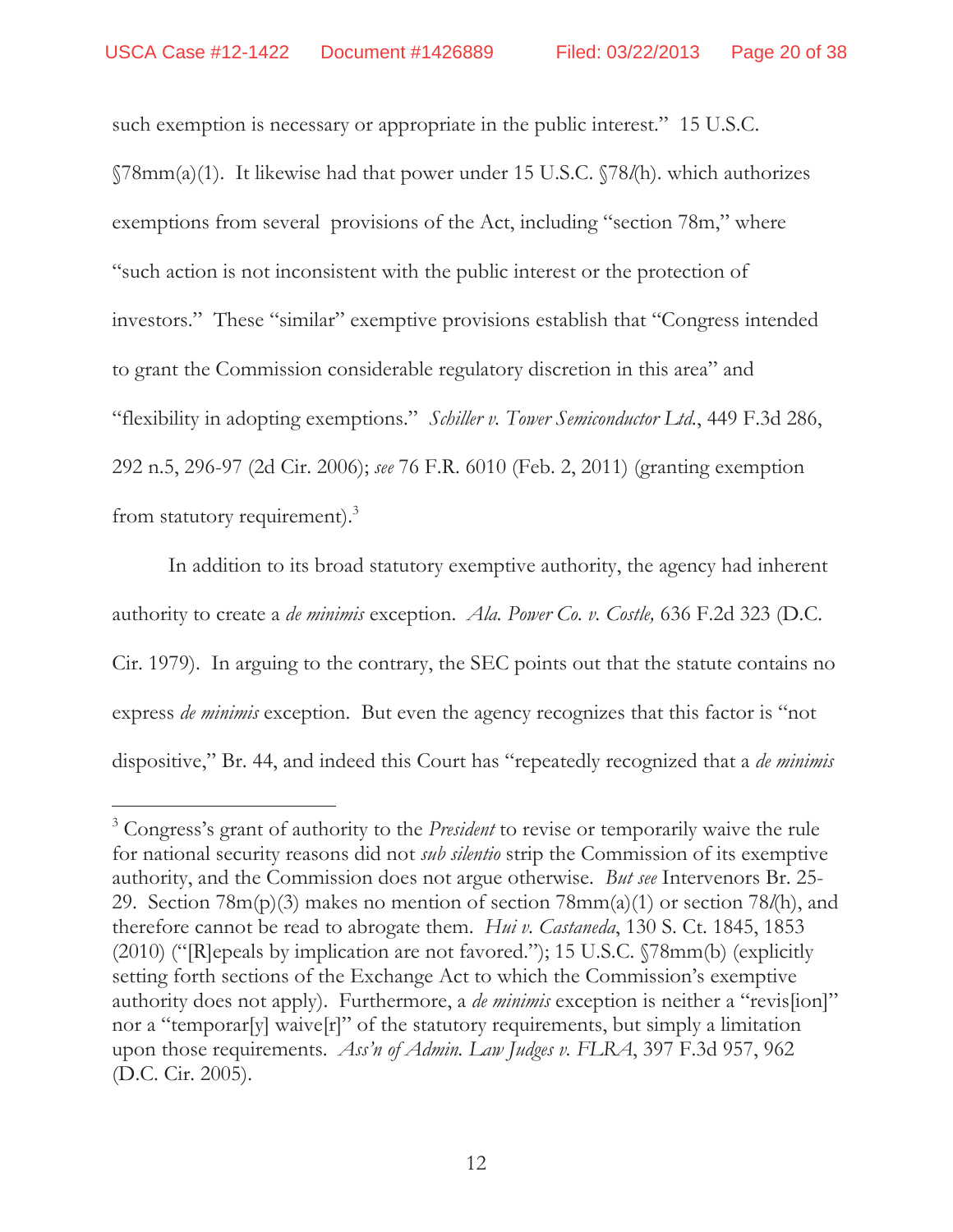exception is generally not express; rather, it is inherent in most statutory schemes, by implication." *Ass'n of Admin. Law Judges v. FLRA*, 397 F.3d 957, 962 (D.C. Cir. 2005). The inclusion of an express, mandatory *de minimis* exception in Section 1504 of Dodd-Frank does not change this analysis. As the SEC later points out, "'a congressional mandate in one section and silence in another often 'suggests not a prohibition but simply a decision *not to mandate* any solution in the second context." Br. 52, quoting *Catawba Cnty. v. EPA*, 571 F.3d 20, 36 (D.C. Cir. 2009).

The Commission argues that a *de minimis* exception would be inconsistent with "the 'express' limitation in Section 1502—that a conflict mineral must be 'necessary to the functionality or production' of an issuer's product." Br. 45 (quoting 15 U.S.C. §78m(p)(2)(B)). But *every* statute is written with some limitations that define the scope of its coverage, and such limitations do not deprive an agency of implicit authority to create a *de minimis* exception unless they are "extraordinarily rigid," which the language here clearly is not. *Sierra Club v. EPA*, 705 F.3d 458, 466 (D.C. Cir. 2013); *see* 77 F.R. 56,293 ("The provision, however, provides no additional explanation or guidance as to the meaning of 'necessary to the functionality or production of a product.'"). Indeed, the Commission provided for a number of *other* exceptions from the language, exempting, for instance, minerals used for decoration when the "primary purpose" of the product is not decorative, as well as minerals not physically present in the product. 77 F.R. 56,296-97. Plainly, the Commission could have created a *de minimis* exception as well. Furthermore, Section 1502 must be read in conjunction with the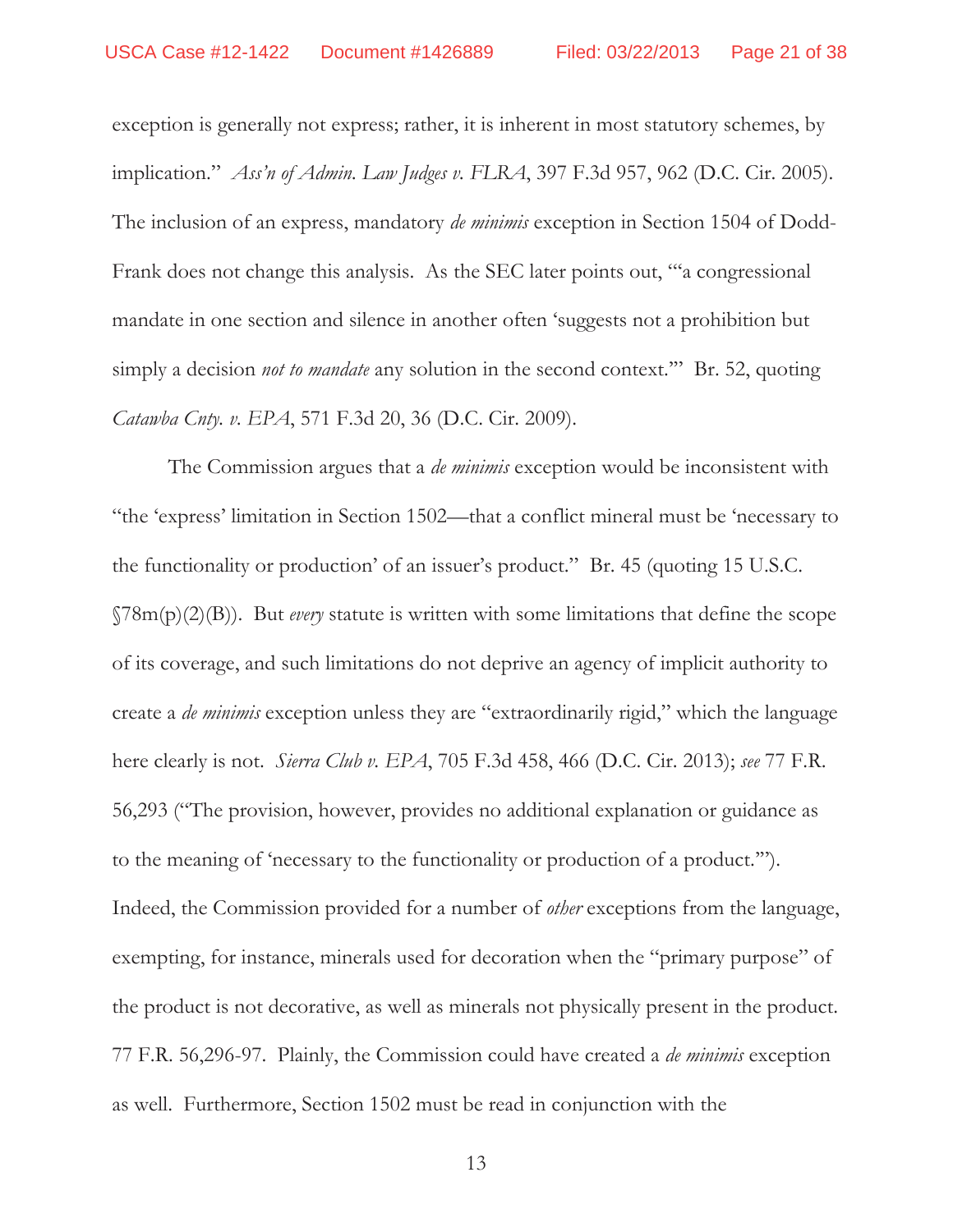Commission's statutory obligation not to impose unnecessary burdens, as well as its statutory exemptive authority. *Cf. Ass'n of Admin. Law Judges*, 397 F.3d at 959, 962 (finding *de minimis* authority where statute separately provided that its provisions should be applied "consistent with the requirement for an effective and efficient Government"). When read together, these provisions make clear that Congress did not intend to impose an "extraordinarily rigid" requirement preventing the SEC from creating reasonable exemptions.

The Commission also relies on a comment letter from two co-sponsors of Section 1502, which asserts that Congress "intentionally" decided not to include a *de minimis* exception. Br. 45; Durbin 2. However, such post-enactment "legislative future" has "almost no value," *Gen. Instrument Corp. v. FCC*, 213 F.3d 724, 733 (D.C. Cir. 2000); *see Pub. Citizen, Inc. v. Rubber Mfrs. Ass'n*, 533 F.3d 810, 819 (D.C. Cir. 2008) ("We see no reason to give greater weight to the views of two Senators than to the collective votes of both Houses, which are memorialized in the unambiguous statutory text"), especially where, as here, other Members of Congress who also voted for the bill contended that the Commission *should* create a *de minimis* exception, *see*  Snowe 2 (11.17.11). Indeed, the Commission itself recognized that it could not afford special weight to the co-sponsors' post-enactment views, by rejecting their statutory interpretation in numerous respects. *See, e.g.*, 77 F.R. 56,287 (rejecting co-sponsors'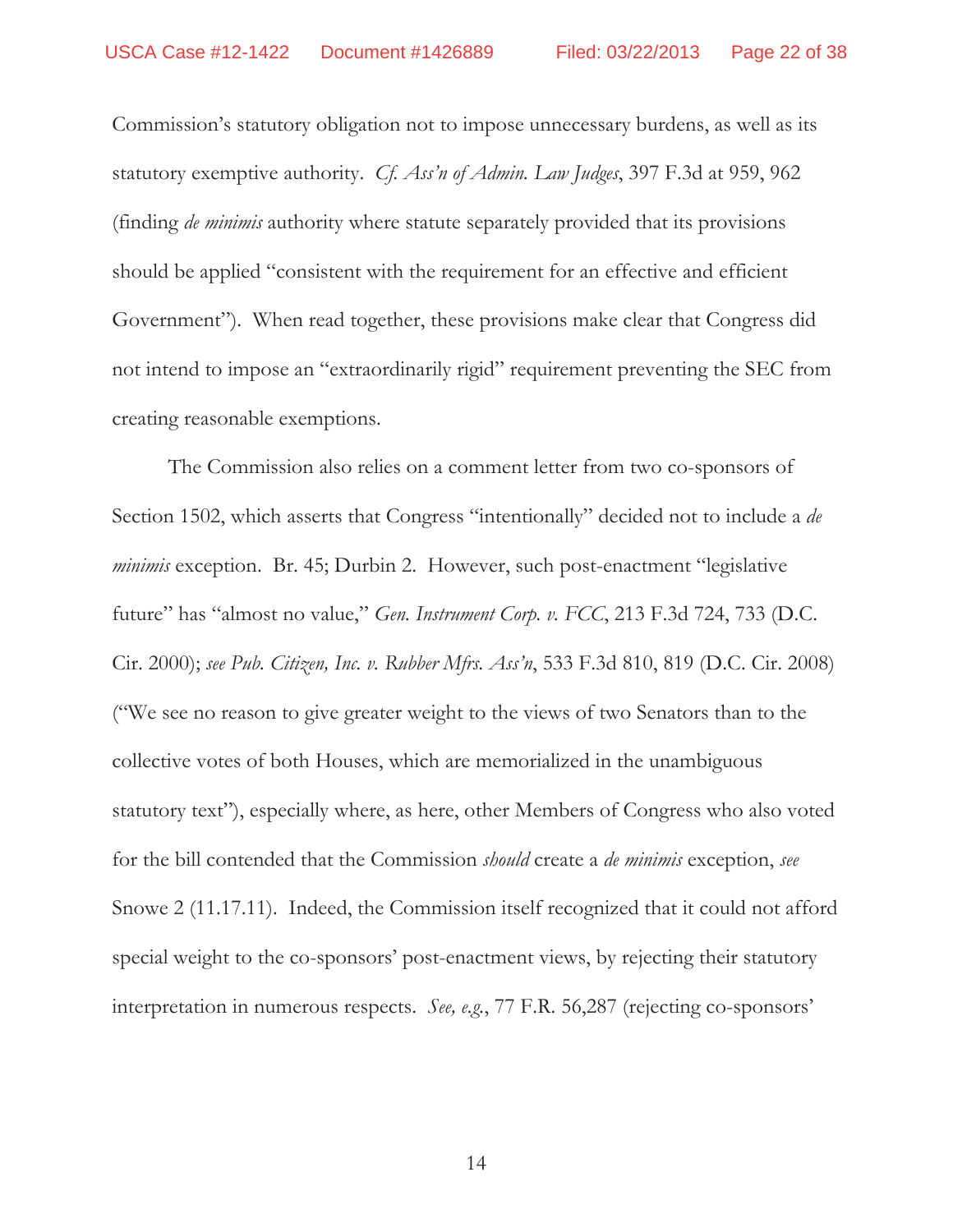contention that the statute covers non-reporting issuers as inconsistent with "clear" "statutory language").<sup>4</sup>

Even if the Commission could now argue, despite the release, that the agency exercised its independent judgment in declining to create a *de minimis* exception, that decision would be arbitrary. Other than the SEC's erroneous statutory interpretation about its authority, the only justification it offers is that the State Department and other commenters asserted that an exception "could" undercut the rule. Br. 46-47. The State Department's entire discussion of the issue, however, consisted of two sentences: "In light of the nature in which the covered materials are often used in products, *i.e.*, often in very limited quantities, such a change could have a significant impact on the proposed regulations. A *de minimis* threshold should not be considered under current circumstances." State Dep't 11 (3.24.11). Instead of relying on a conclusory assertion of what "could" happen from the State Department (which has no special expertise regarding supply-chain management), the SEC should have analyzed the wide variety of proposed *de minimis* thresholds and determined whether any might have avoided the commenters' concern, while also avoiding the massive,

 $\overline{a}$ 

<sup>4</sup> For the same reasons, the arguments of *amici* Congressmen are unpersuasive. The twelve *amici* are less than 5% of the 297 Members of Congress who voted for the law. 156 Cong. Rec. H5261-62 (June 30, 2010) (roll call); 156 Cong. Rec. S5933 (July 15, 2010) (same). No citation to the legislative history—much less to the statutory text supports their assertion that Congress explicitly considered and rejected "the idea of a *de minimis* exception." Congressmen Br. 11.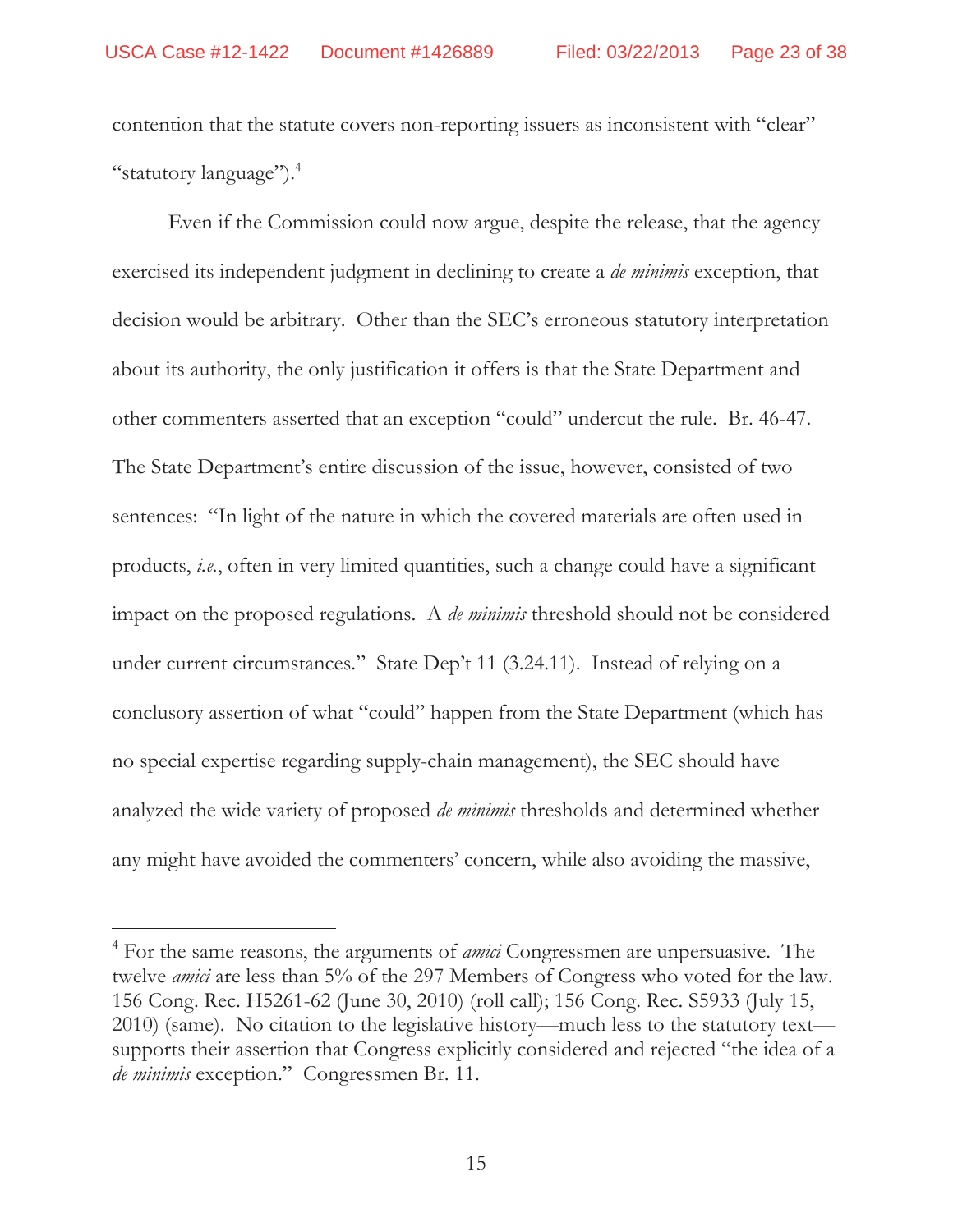pointless expenditures of resources that will result from having no *de minimis* exception at all.

A number of commenters proposed appropriately limited *de minimis* thresholds. Some suggested the SEC could "set[] a very low *de minimis* threshold," Tulane 8, such as for "trace, nominal, or insignificant amounts," 77 F.R. 56,295; *see* Davis Polk 6 (proposing exception for "trace" amounts); NAM 21 (3.2.11) (proposing exception for minerals whose value is less than 0.1% of component). Others suggested that the SEC could set the threshold based on the *total* amount of minerals an issuer uses annually, thus ensuring that the exception would not apply to issuers who use very small amounts per product, but significant amounts overall. *See* NRF 5 (proposing exception "if all widgets that an issuer manufactures or contracts for manufacture contain, in the aggregate, only negligible quantities of the subject metals"); ABA 5 (proposing threshold based on the "fair market value" of the total amount of minerals an issuer uses annually); AngloGold Ashanti 23 (similar); *see also* Garmin 1 (proposing threshold by industry of the lowest percentile users).

Indeed, the SEC's own request for comments raised the possibility of setting a *de minimis* threshold "based on the amount of conflict minerals used by issuers … in their overall enterprise." Release No. 34-63547, 2010 WL 5121983, at\*29 (Dec. 15, 2010). In promulgating the final rule, however, the SEC inexplicably failed to consider this alternative, even for companies that have only trace amounts overall, for instance from using catalysts. Petr. Br. 39-40.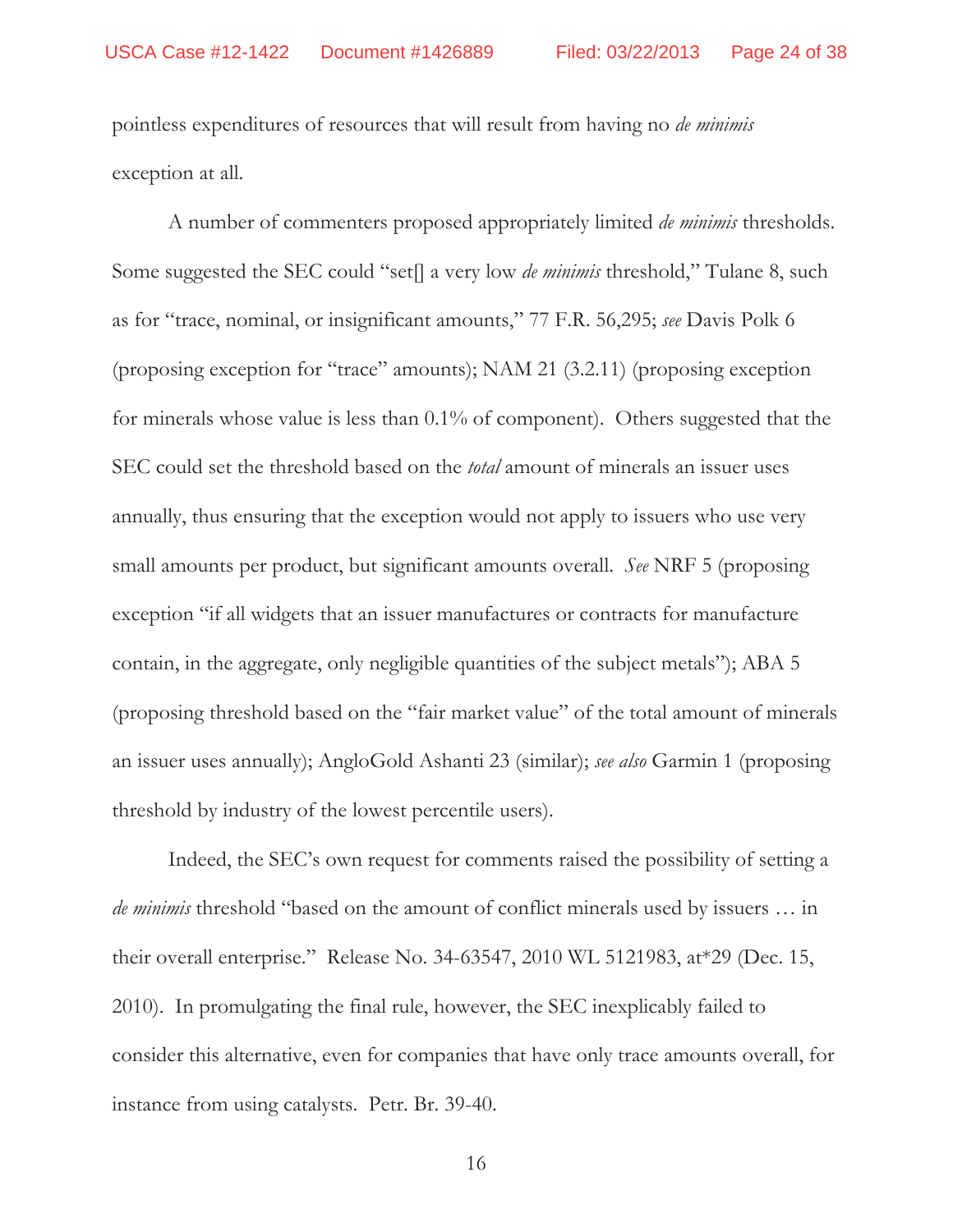The SEC's arbitrary refusal to adopt any *de minimis* exception will greatly increase the rule's costs, requiring companies to expend substantial resources determining whether their products contain trace amounts of minerals added by subsuppliers, and then to expend further resources in pointless attempts to determine the origin of minerals appearing in "parts per million or less" in a single subcomponent of a complex finished product, which might have tens of thousands of different parts. NAM 8 (3.2.11); *see* ADD 114-15; Industry Br. 11-19. Because the SEC imposed this increased burden with no reasoned basis for concluding that it would help to ameliorate the conflict in the DRC, the rule should be vacated.

## **B. The Rule's Extension To Non-Manufacturers Is Contrary To The Statute.**

Inconsistently with the release, the SEC argues that the statute "does not unequivocally indicate a congressional intent to exclude issuers who contract to have products manufactured," but rather "leave[s] the question to agency discretion." Br. 52. In the release, by contrast, the agency claimed that Congress *compelled* the interpretation, stating "we believe the statutory intent to include issuers that contract to manufacture their products is clear based on the statutory obligation for issuers to describe in their Conflict Minerals Reports products that are manufactured and contracted to be manufactured." 77 F.R. 56,291; *see* 77 F.R. 56,345 ("[T]he final rule applies to issuers that contract to manufacture products. This requirement is based on our interpretation of the statute in light of our understanding of the statutory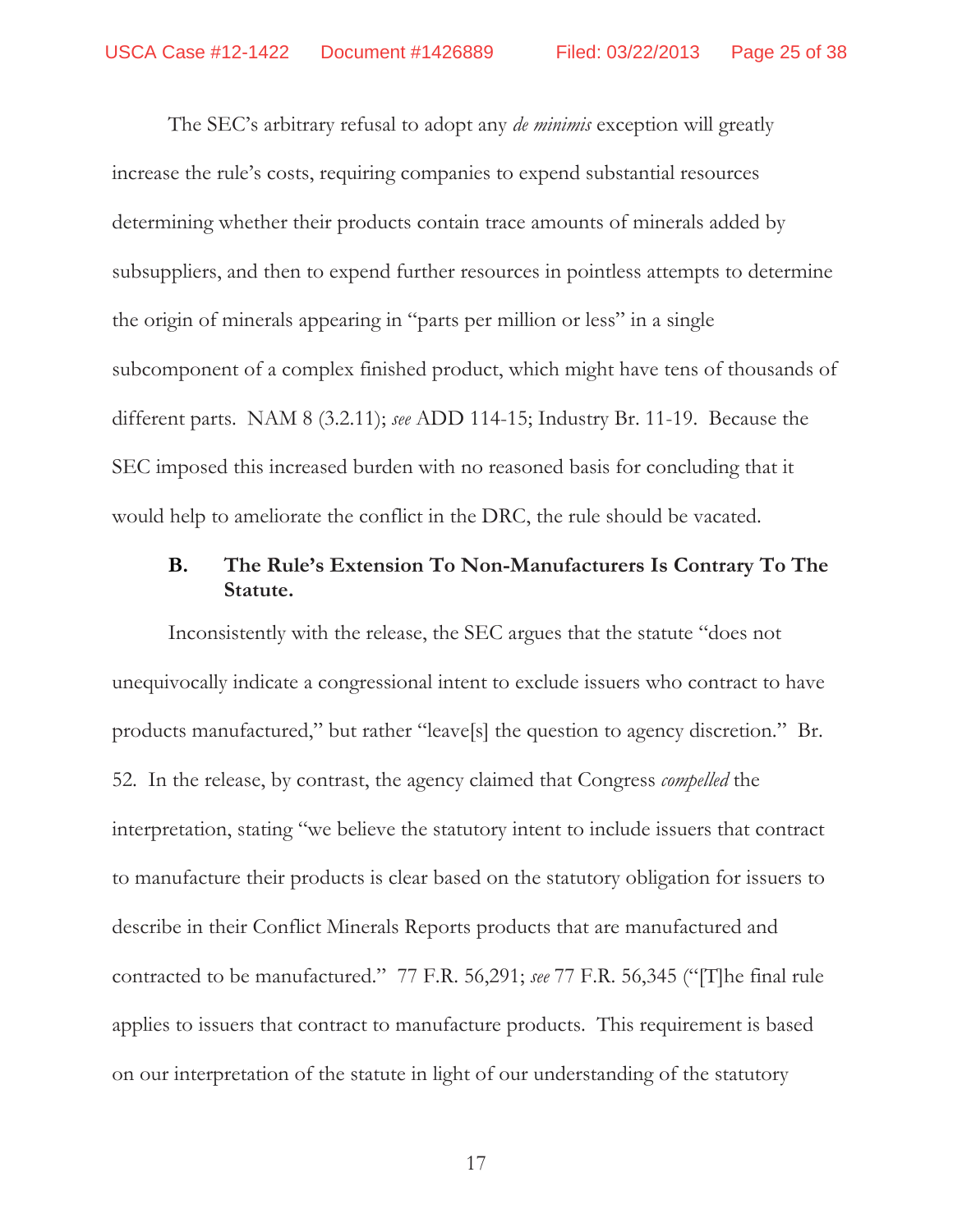intent and a reading of the statute's text."). Because Congress plainly did not compel the SEC's interpretation—as even the SEC now appears to recognize—the rule must be set aside, even if the interpretation could have been permissible as an exercise of agency discretion. *Peter Pan Bus Lines*, 471 F.3d at 1354; *see Am. Bar Ass'n* , 430 F.3d at 471.

In fact, the interpretation is not even permissible, because it is contrary to the plain text of the statute. Section 1502 applies to a company only if "conflict minerals are necessary to the functionality or production of a product *manufactured* by" that company; thus, it applies only to manufacturers. 15 U.S.C.  $\sqrt{78m(p)(2)}$  (emphasis added). Congress's intent to cover only manufacturers is further shown by its use of the phrase "contracted to be manufactured" in describing the *products* that reports must cover, but not in describing the *persons* who must file reports. *Compare* 15 U.S.C.  $\sqrt{78m(p)(2)(B)}$  *with* 15 U.S.C.  $\sqrt{78m(p)(1)(A)(ii)}$ .

In its response brief, the Commission for the first time argues that, if 15 U.S.C.  $\gamma$ 8m(p)(2)(B) "is not read to encompass issuers who contract to manufacture, manufacturing issuers would be required to describe products they contract to have manufactured that are not DRC conflict free in a Conflict Minerals Report without being required to perform the due diligence the statute requires to make this determination," rendering the statute "internally inconsistent." Br. 53. This new argument relies upon an erroneous reading of  $\Im 8m(p)(1)(A)$ . Section  $78m(p)(1)(A)$ states that a person must disclose "whether conflict minerals that are necessary as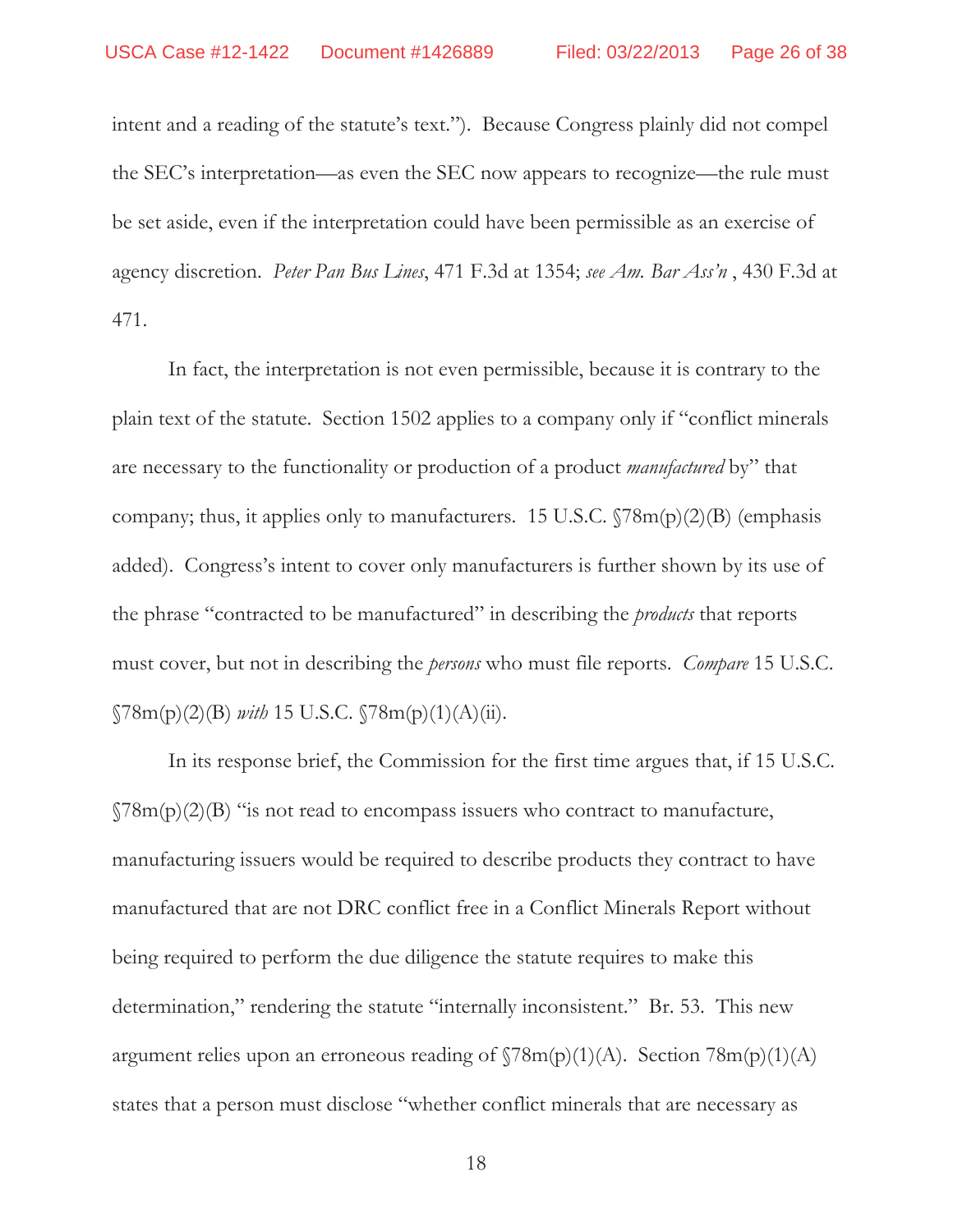described in paragraph (2)(B) … did originate" in the DRC, and must describe its due diligence measures regarding "such minerals." The provision does not crossreference §78m(p)(2)(B) in its entirety, but only references "minerals *that are necessary* as described in paragraph (2)(B)"—in other words, minerals that "are necessary to the functionality or production of a product," 15 U.S.C.  $\sqrt{78m(p)(1)(A)}$ ,  $(p)(2)(B)$ . The Commission's brief's broader reading of  $\Gamma(78m(p)(1)(A)$  to incorporate all the language in §78m(p)(2)(B) would render the words "that are necessary" superfluous, and therefore must be rejected. *Conference of State Bank Supervisors v. Conover*, 715 F.2d 604, 627 (D.C. Cir. 1983) (" $\Pi$ n construing a statute, we are obliged to give effect, if possible, to every word Congress used.").

Finally, the SEC's interpretation would be arbitrary and capricious even if the statute were ambiguous and the agency had exercised discretion. As the SEC has admitted, it imposed significant burdens on non-manufacturing issuers without determining whether such burdens are necessary or appropriate or would yield any benefits. 77 F.R. 56,345; *see* ADD-104 (estimating that compliance costs for a single non-manufacturing issuer could be hundreds of thousands of dollars in 2013 alone).<sup>5</sup> That was error, and the rule should be vacated.

 $\overline{a}$ 

<sup>&</sup>lt;sup>5</sup> The SEC's suggestion that all the Petitioners agreed with the rule's extension to nonmanufacturers in their comments is inaccurate. *See* Chamber 3 (2.28.11).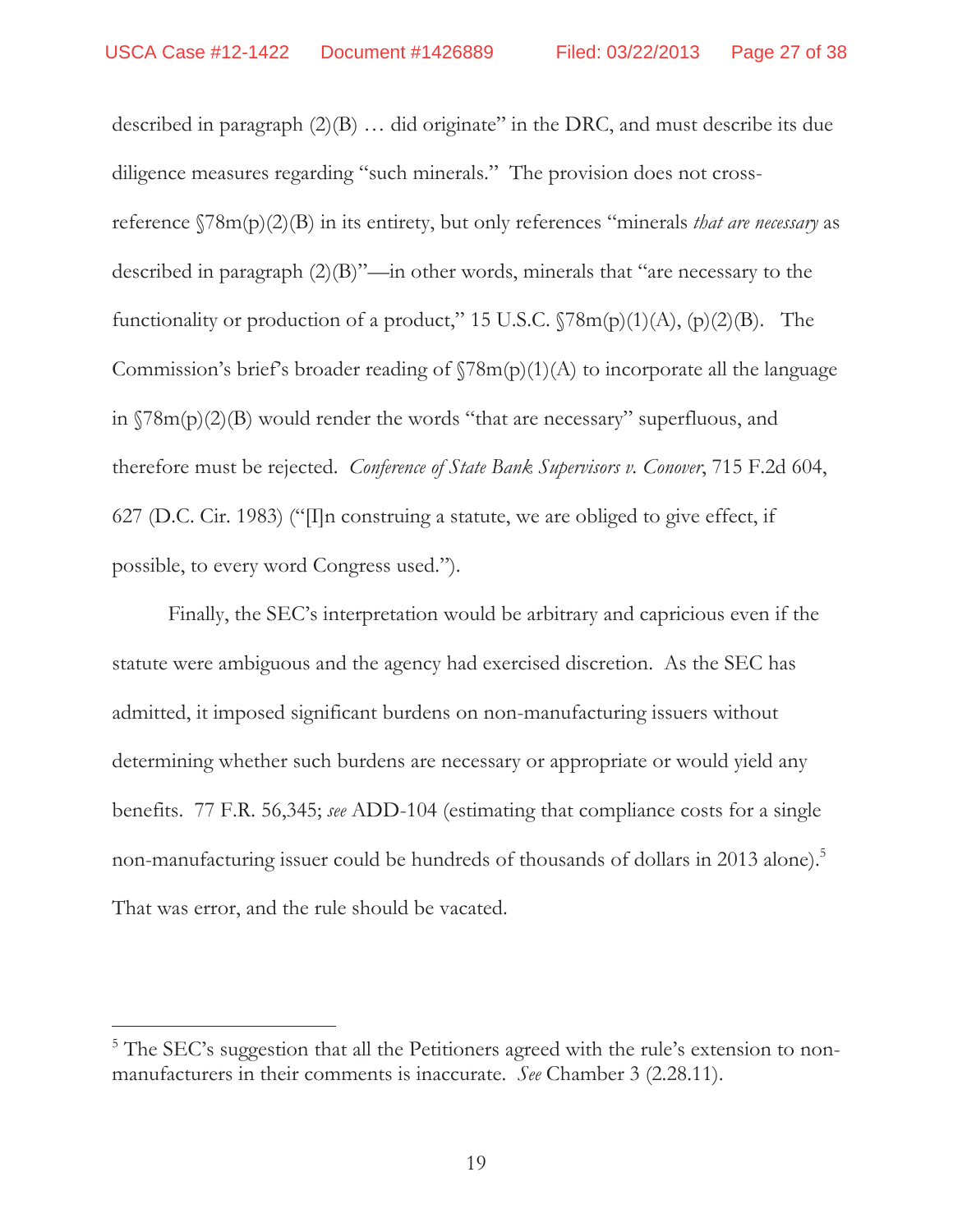## **C. The Commission Misinterpreted the Statute's "Did Originate" Requirement And Imposed Unnecessary Burdens.**

Although, in the release, the SEC appeared to require companies to trace their supply chains back to the mineral processing facility, the agency now concedes that such tracing is not required, and that companies may alternatively comply with the rule by using flow-down clauses in supplier contracts. Br. 59. However, the SEC's "reasonable country of origin inquiry" still suffers from a separate error: the agency's replacement of the statute's "did originate" standard with a "may have originated" standard. That interpretation is inconsistent with the statutory text, because the statute plainly imposes due diligence and reporting obligations only on issuers whose minerals "did originate" in the DRC region.

Contrary to the SEC's characterization, Petitioners are not arguing that only issuers who "know with certainty" that their minerals originated in the DRC region can be required to conduct due diligence. Br. 55. Rather, Petitioners argue that the SEC's extremely broad standard, requiring due diligence and reports not only when there is "reason to believe" that the minerals "did originate" in the region, but also whenever there is "reason to believe" that the minerals "*may have* originated" in the region, is inconsistent with the statute. While the SEC argues that the "reason to believe" component of this standard is necessary to prevent issuers from ignoring "red flags," Br. 58, it offers no basis for its decision to replace the statutory term "did" with the far looser "may have." Indeed, at points, the SEC appears to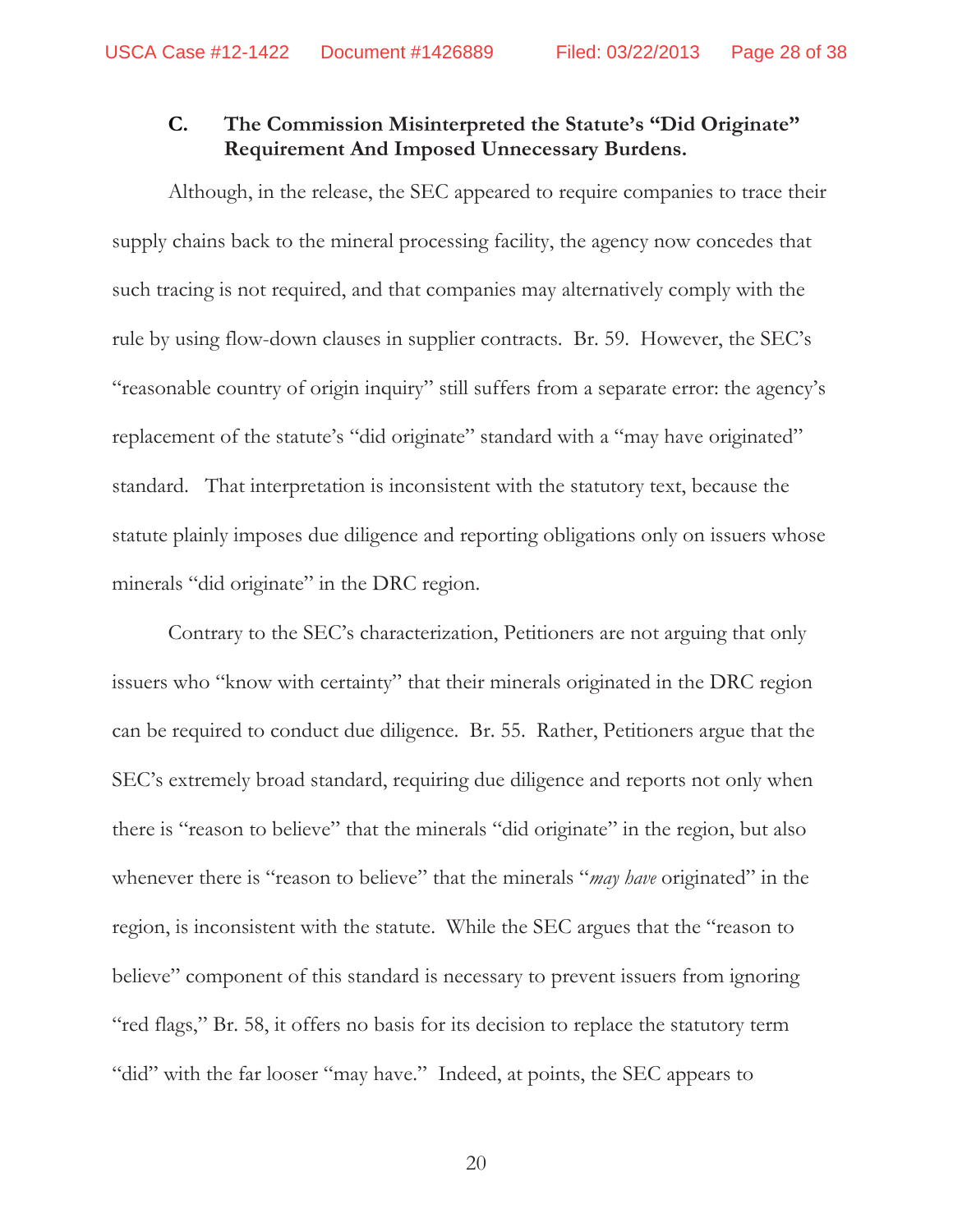mischaracterize its own standard, stating "under the final rule the disclosure requirement applies only to issuers who know that their conflict minerals originated in the Covered Countries or had reason to believe that they *did*." Br. 64 (emphasis added).

The change from "did" to "may have" vastly broadens the reach of the rule. Any issuer who is unable to determine the origin of its minerals after a reasonable, good-faith inquiry (for instance, because the issuer has an extremely complex supply chain, or its suppliers refuse to provide information), could be said to have a "reason to believe" that the minerals "may have originated" in the DRC region, merely because a certain percentage of the global supply of the minerals originates there. Indeed, the rule requires issuers to conduct due diligence and to submit a report if the origin of their minerals is "undeterminable," even if no red flags are present. 77 F.R. 56,321-22. There is simply no basis in the statute for imposing this requirement, which will greatly increase the rule's costs.<sup>6</sup>

 $\overline{a}$ 

<sup>&</sup>lt;sup>6</sup> While the SEC claims that recent "advances in infrastructure" will make compliance easier, Br. 57, record evidence from 2011 reflects the extreme difficulty of attempting to determine if minerals "may have originated" in the DRC region. *See* NAM 2 (11.1.11); TriQuint 1 (3.2.11). Further, while the SEC and *amici* point out that Apple has reportedly mapped its supply chain, Apple's supply chain is relatively simple, consisting of only a few hundred suppliers of the minerals.

http://www.apple.com/supplierresponsibility/code-of-conduct/labor-and-humanrights.html. Other companies have tens of thousands of such suppliers, making such mapping far more difficult. *See Villarreal Statement*; *Cohen Statement*; NAM 2 (11.1.11). And the OECD's 2013 report on its conflict minerals pilot program confirms that while some progress has been made, supply chain tracing remains extremely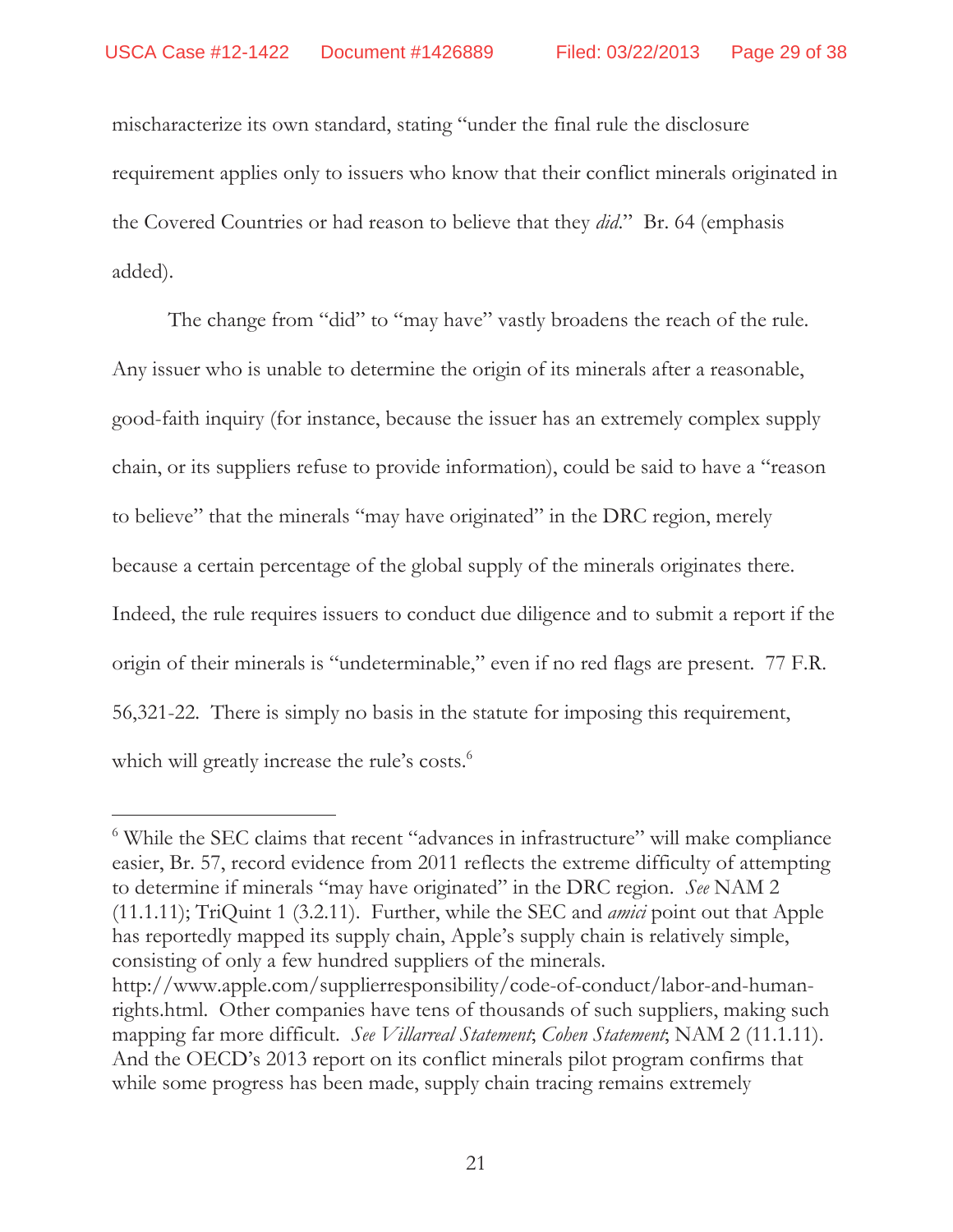### **D. The Phase-in Period Is Arbitrary And Capricious.**

The SEC arbitrarily provided a shorter phase-in period for larger issuers, even though it recognized that "smaller companies are part of larger companies' supply chains and would need to provide conflict minerals information so that larger companies could meet their obligations under the rule." 77 F.R. 56,361. The SEC contends that this structure is reasonable because larger companies have "greater leverage," Br. 61, but fails to explain how this supposed leverage will help when small suppliers, as the SEC acknowledges, will be unable to obtain the requested information. 77 F.R. 56,323. Further, the SEC cannot contend that an issuer, simply because it is a larger company, will necessarily have leverage not only over its own direct suppliers, but also over the entire global supply chain, including foreign companies with numerous customers not subject to the rule. *See* Petr. Br. 10; IPC 4 (11.22.10); TriQuint 2 (3.2.11); NAM 3 (11.1.11).

### **E. The Commission's Errors Require Vacatur.**

 $\overline{a}$ 

The deep deficiencies in the Commission's economic analysis and statutory interpretation require vacatur, particularly given the rule's enormous initial compliance costs. *Comcast Corp. v. FCC,* 579 F.3d 1, 8 (D.C. Cir. 2009). Indeed, the Commission

challenging.OECD, *Downstream Implementation of the OECD Due Diligence Guidance for Responsible Supply Chains of Minerals from Conflict-Affected and High-Risk Areas* 35-36, 40- 42, 58-59 (Jan. 2013), *available at* http://www.oecd.org/daf/inv/mne/ DDguidanceTTTpilotJan2013.pdf.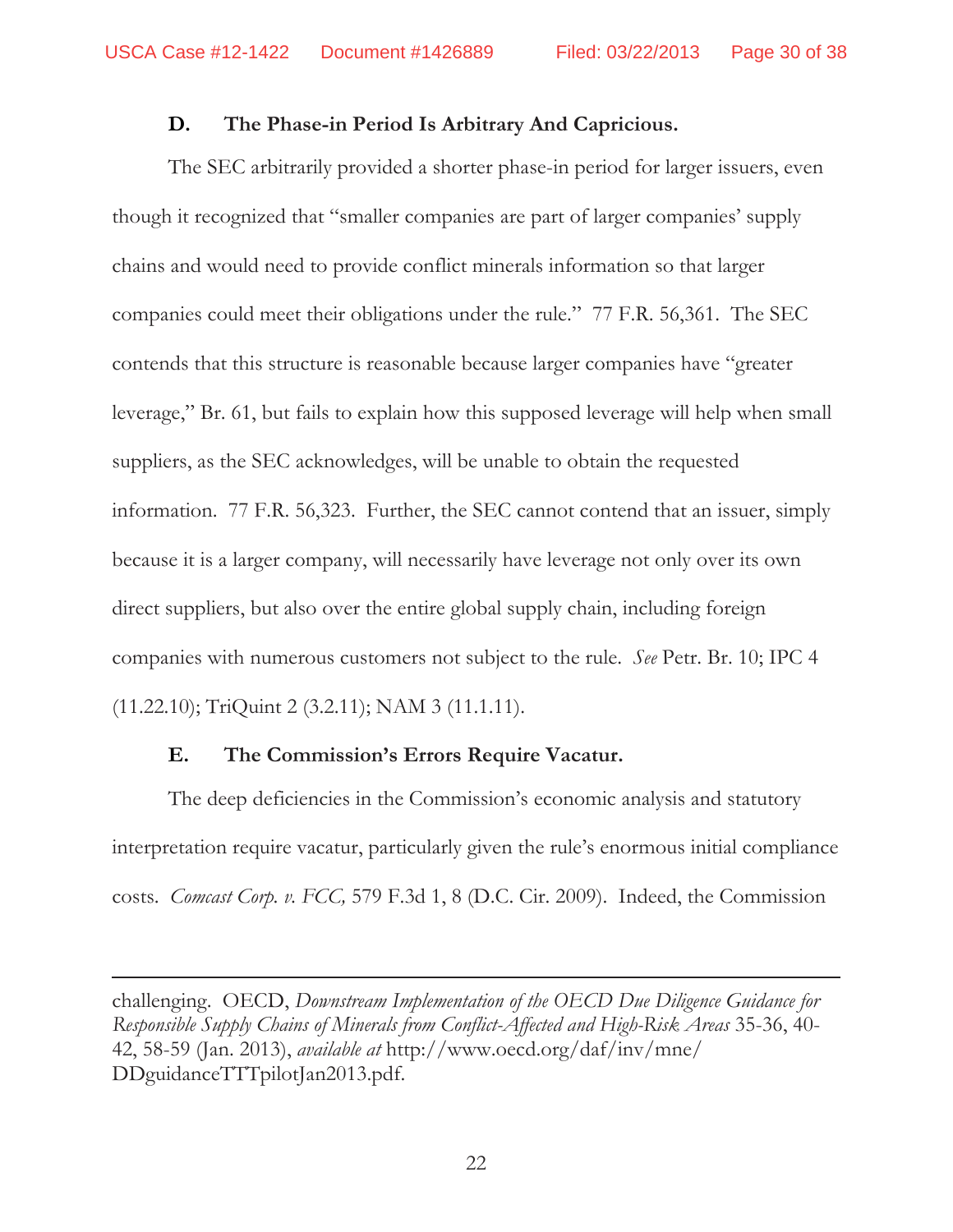does not dispute that vacatur is appropriate if the Court grants the petition, and states only that "the appropriate remedy is assessed on a case-by-case basis." Br. 67.

#### **III. SECTION 1502 VIOLATES THE FIRST AMENDMENT.**

Section 1502 violates the First Amendment by compelling misleading and unfairly stigmatizing speech connecting a company's products to terrible human rights abuses. The SEC and Intervenors contend that this compelled speech passes *Zauderer* rational basis scrutiny, but that relaxed standard does not apply. *See Zauderer v. Office of Disciplinary Counsel of Supreme Court of Ohio*, 471 U.S. 626 (1985). First, *Zauderer* applies only when "the government shows that, absent a warning, there is a self-evident—or at least potentially real—danger that an advertisement will mislead consumers." *R.J. Reynolds Tobacco Co. v. FDA*, 696 F.3d 1205, 1214 (D.C. Cir. 2012). Here, neither the SEC nor Intervenors even argue that there is a danger issuers would mislead consumers in the absence of Section 1502. And for good reason: The purpose of the compelled speech is not to protect consumers, but only to serve as a "scarlet letter," *Gallagher dissent*, "stigmatiz[ing] the company and harm[ing] its business," Tiffany 5 (2.22.11). Intervenors correctly concede that their argument is inconsistent with *R.J. Reynolds*. Intervenors Br. 41 (arguing only that the case was wrongly decided).

Furthermore, even in the unlikely event that *R.J. Reynolds* were overturned, the SEC's argument still fails, because the compelled speech is not "purely factual and uncontroversial." *Zauderer*, 471 U.S. at 651. Under the statutory definitions, products are not "DRC conflict free" if they "contain minerals that directly or indirectly finance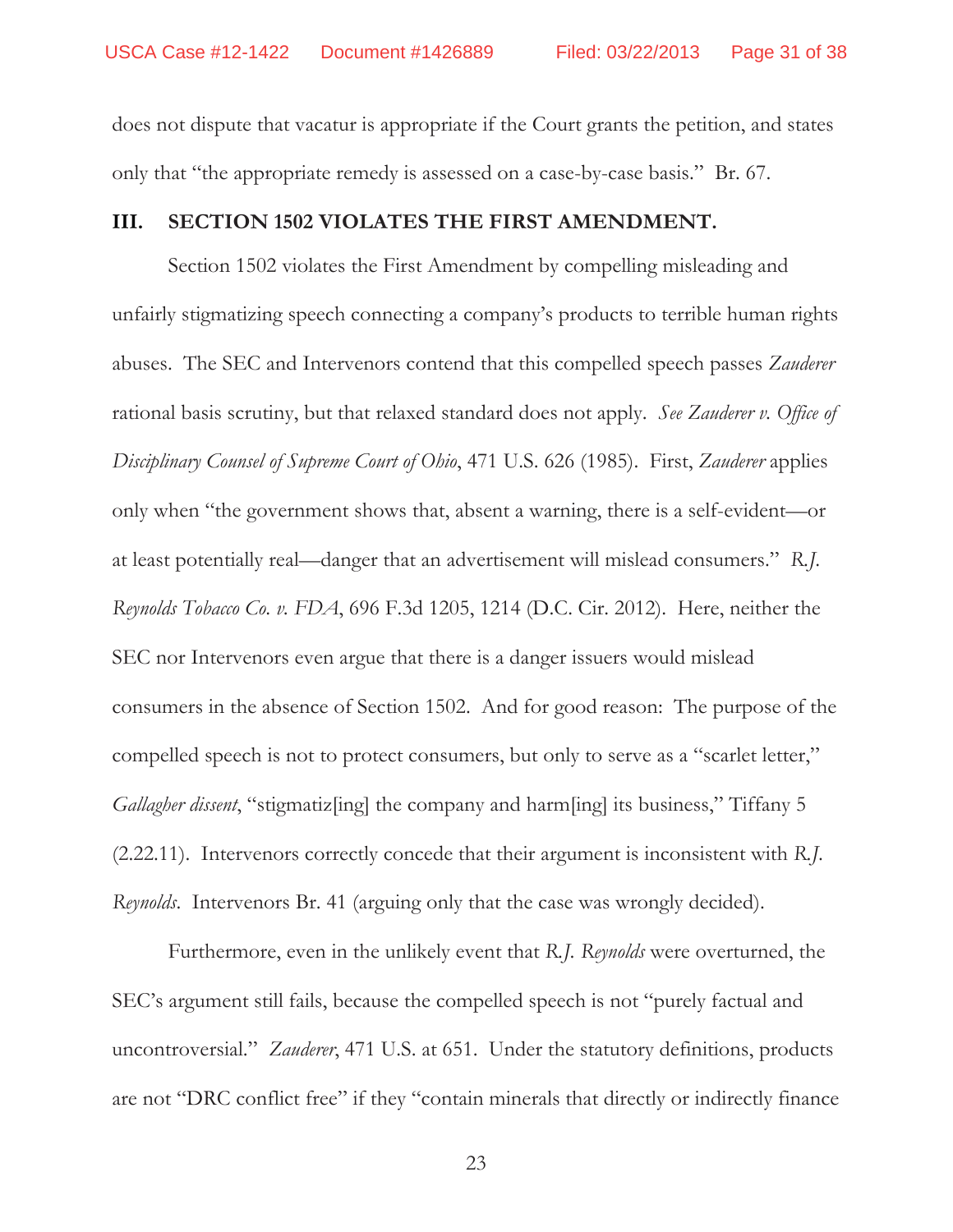or benefit armed groups" that "perpetrat[e] … serious human rights abuses" in the DRC. Section 1502(e)(3); 15 U.S.C. §78m(p)(1)(A)(ii), 78m(p)(5). These disclosures are fraught with uncertainty and "pregnant with political judgments and connotations," Taiwan Semiconductor 7; *see* Petr. Br. 8-15, and they unmistakably associate the issuer with human rights abuses, suggesting at least partial responsibility, if not complicity. Moreover, the compelled speech will mislead consumers because it lumps together companies that "directly or indirectly finance or benefit armed groups" with those who have no connection at all with the groups and who simply cannot confirm that their vast web of suppliers and subsuppliers are "conflict free." Tiffany 3-5 (2.22.11)

This regime is nothing like the "routine disclosures" "designed to forward ordinary regulatory purposes," Br. 63, that courts have upheld under *Zauderer*. *See, e.g.*, *Spirit Airlines, Inc. v. U.S. Dep't of Transp.*, 687 F.3d 403 (D.C. Cir. 2012) (upholding a requirement that airlines display prominently the total final price of airfare); *Nat'l Elec. Mfrs. Ass'n v. Sorrell*, 272 F.3d 104 (2d Cir. 2001) (upholding a requirement that companies label products as containing mercury, and state that the mercury must be removed before disposal); *see also CTIA– The Wireless Ass'n v. City of S.F.*, 2012 WL 3900689 (9th Cir. Sept. 10, 2012) (refusing to apply *Zauderer* review, and striking down a required disclosure suggesting cell phone energy emissions are dangerous to health, because there was an ongoing debate as to their health effects).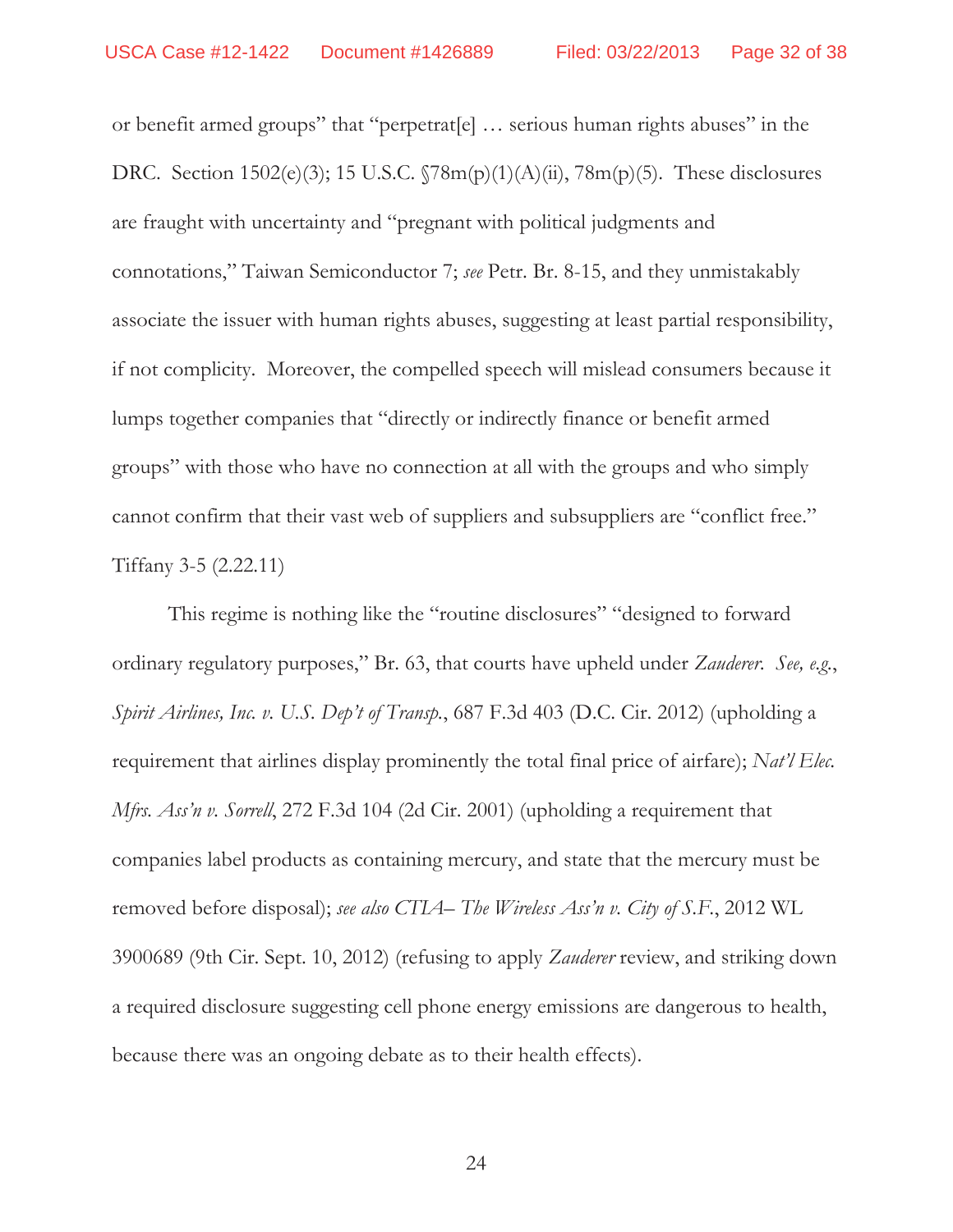Relying on *Meese v. Keene*, 481 U.S. 465 (1987), the SEC argues that the stigmatizing nature of the compelled disclosure does not prevent it from being "purely factual and uncontroversial." Br. 65. But *Meese* was not a compelled speech case: while the *government* characterized the communications at issue as "political propaganda," it did not require any private party to do so. 481 U.S. at 467. Furthermore, the Court upheld the use of the term "political propaganda" precisely because it found that the statute defined the term as a "neutral one rather than a pejorative one." *Id.* at 483. The purpose of the "not DRC conflict free" label, by contrast, is to expose issuers to opprobrium from investors and consumers. *Gallagher Dissent*.

Intervenors—but not the SEC—additionally argue for a relaxed standard of review on the basis that Section 1502 regulates the "purchase and sale of securities." Intervenors Br. 36-41; *see Full Value Advisors, LLC v. SEC*, 633 F.3d 1101, 1108-09 (D.C. Cir. 2011) (applying doctrine to requirement to disclose to Commission "the names, shares, and fair market value of the securities over which the institutional managers exercise control"); *SEC v. Wall St. Publ'g Inst.*, 851 F.2d 365, 372 (D.C. Cir. 1988) (applying doctrine to requirement to disclose payments accepted in exchange for speech encouraging purchase of securities). But Section 1502 does not regulate "speech employed directly or indirectly to sell securities." *Wall St. Publ'g*, 851 F.2d at 373. Instead, as the SEC itself recognizes, Section 1502 is intended to achieve "social benefits … quite different from the economic or investor protection benefits that our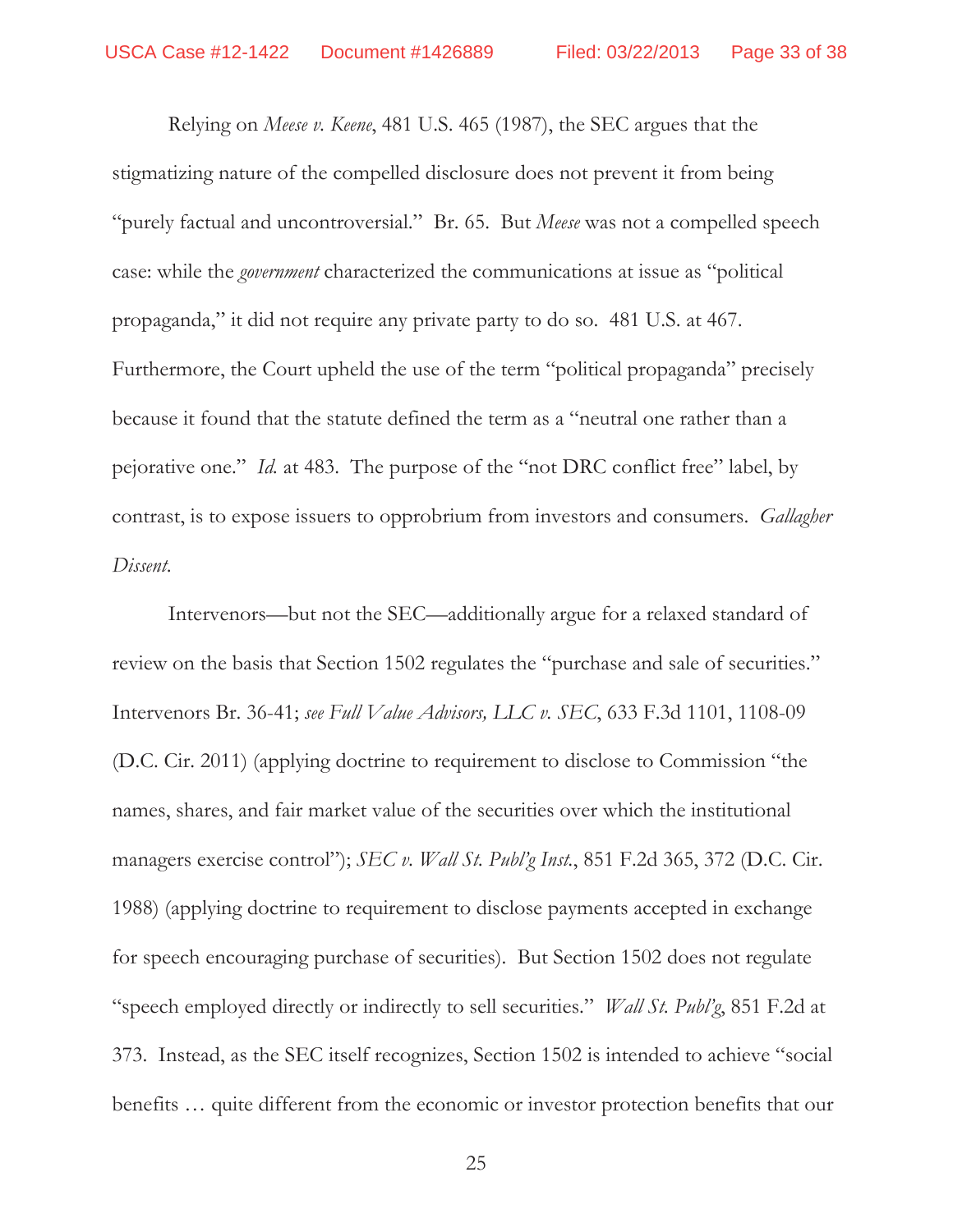rules ordinarily strive to achieve," and "the objectives of Section 1502 do not appear to be those that will necessarily generate measurable, direct economic benefits to investors or issuers." 77 F.R. 56,335; *see* Commissioner Daniel M. Gallagher, *Remarks before the Corporate Directors Forum* (Jan. 29, 2013) ("[A]lthough couched as [a] disclosure rule[]," Section 1502 is "in fact meant to affect the behavior of companies and boards rather than to provide information" that would be "material to the general population of investors."). The relaxed *Wall Street Publishing* standard cannot apply here; if it did, then Congress could evade First Amendment scrutiny for *any* speech restrictions on public companies, no matter how far removed from the traditional domain of the securities laws, and no matter how false or misleading, simply by codifying them in chapter 15 of the United States Code.

 Accordingly, heightened scrutiny applies, and the statute is unconstitutional. The Court should apply strict scrutiny, because the disclosures are not commercial. But the statute also fails intermediate scrutiny, because it does not "directly and materially advance[]" the government's interest in ameliorating the DRC conflict. *R.J. Reynolds*, 696 F.3d at 1212. "[M]ere speculation or conjecture" is insufficient to uphold a speech restriction. *Id.* at 1219. Rather, Congress must "base its conclusions" about the efficacy of a speech restriction "upon substantial evidence." *Turner Broad. Sys., Inc. v. FCC*, 520 U.S. 180, 196 (1997). Here, "substantial evidence" that disclosure requirements on U.S. public companies will ameliorate the violent conflict in the DRC is plainly lacking. All the SEC points to is Congress's say-so, and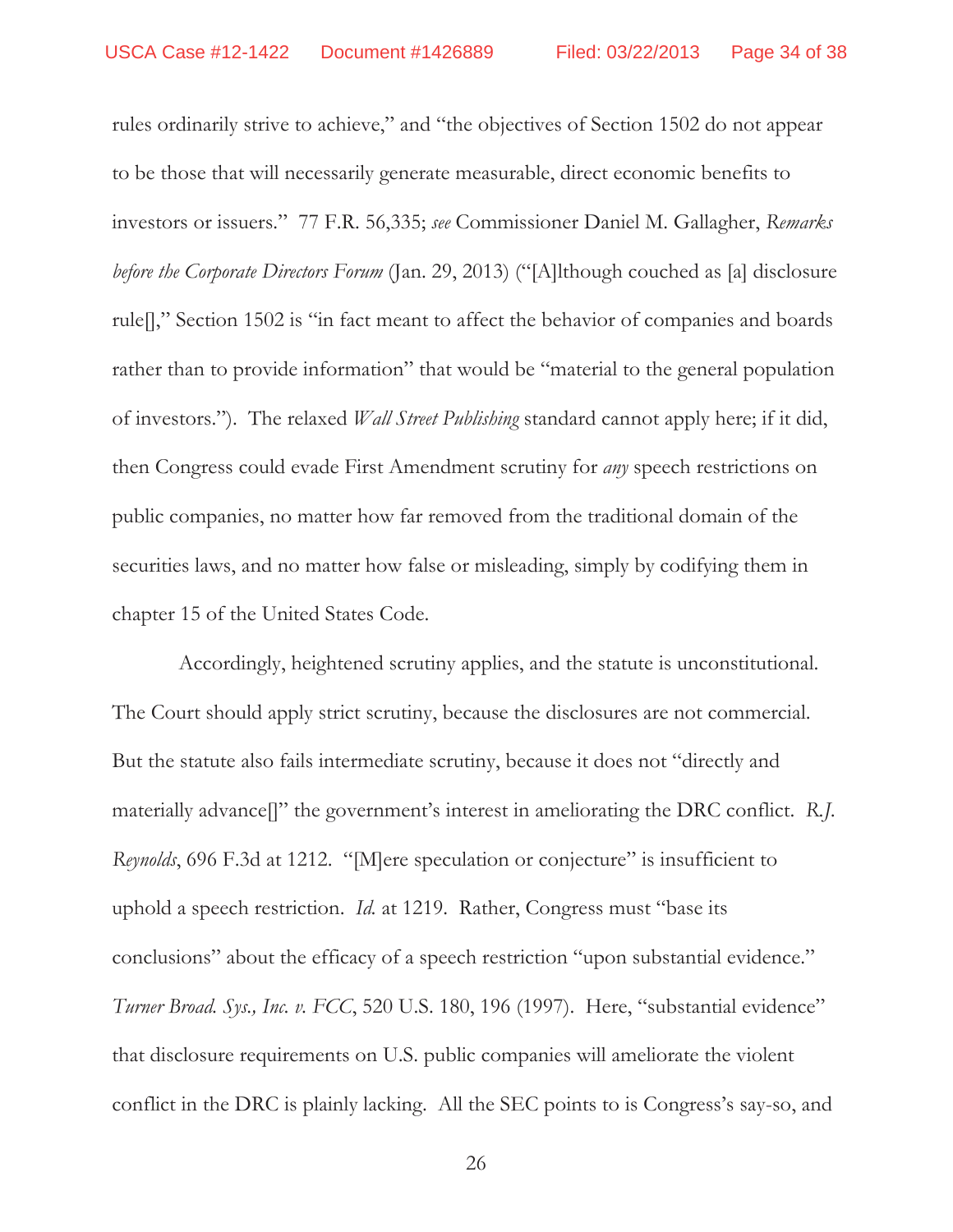that is clearly inadequate. *See, e.g.*, *Edenfield v. Fane*, 507 U.S. 761, 770-71 (1993) ("[A] governmental body seeking to sustain a restriction on commercial speech must demonstrate that … its restriction will in fact alleviate [harms] to a material degree.").

Indeed, any assertion that the disclosure regime will improve the situation in the DRC rests not on a "common sense" assumption, *Nat'l Ass'n of Mfrs. v. Taylor*, 582 F.3d 1, 16 (D.C. Cir. 2009), but rather upon a long string of dubious conjectures: for instance, that companies will be able to determine the origins of minerals contained in their products; that the compelled disclosures will result in less sourcing of minerals that benefit armed groups; that the compelled disclosures will *not* result in a devastating *de facto* embargo on the entire region; that demand from foreign companies will not "offset any reduction in the demand from U.S. companies"; and that warlords will not successfully smuggle minerals or find "other ways to finance their violence." *Parades dissent*; *see* Petr. Br. 17-18, 29-31. As the SEC admits, the accuracy of these conjectures was "fiercely debat[ed]" in the record, Br. 24; *see* Pact Attach. 2; OGP/Best 2; Serge, and the agency itself was "not able to assess how effective Section 1502 will be in achieving those benefits," 77 F.R. 56,335. Under these circumstances, compelling this highly stigmatizing, misleading, and burdensome speech violates the First Amendment.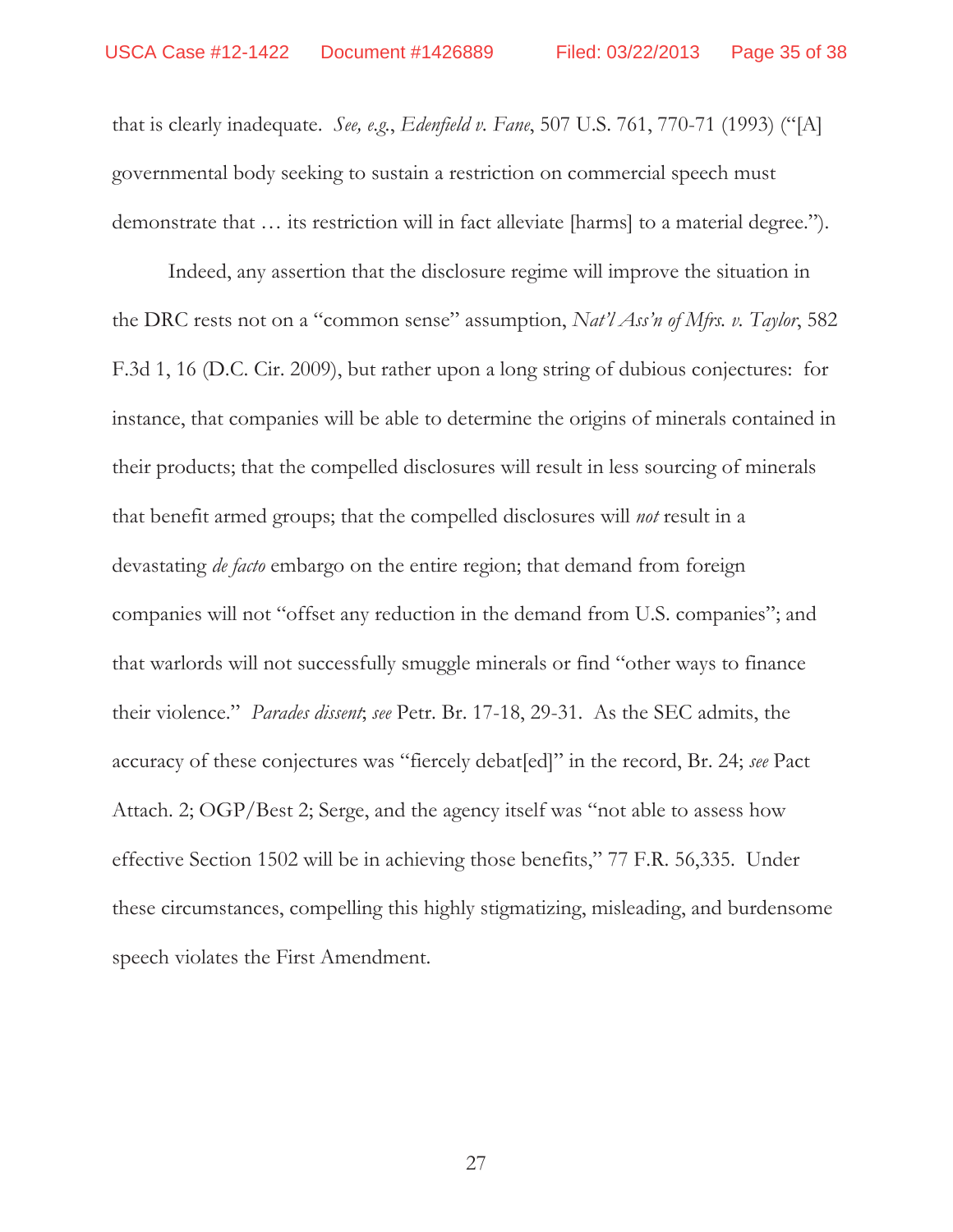# **CONCLUSION**

For the foregoing reasons, Petitioners request that their petition for review be granted, that the conflict minerals rule be vacated, and that 15 U.S.C. §78m(p) be struck down.

Dated: March 22, 2013 Respectfully submitted,

/s/ Peter D. Keisler

Peter D. Keisler *Counsel of Record*  Jonathan F. Cohn Erika L. Myers Sidley Austin LLP 1501 K St., NW Washington, DC 20005 202.736.8000 *Counsel for Petitioners the National Association of Manufacturers, the Chamber of Commerce of the United States of America, and Business Roundtable* 

*Of Counsel*: Rachel L. Brand National Chamber Litigation Center, Inc. 1615 H St., NW Washington, DC 20062 202.463.5337 *Counsel for Petitioner the Chamber of Commerce of the United States of America*

*Of Counsel:*  Quentin Riegel National Association of Manufacturers 733 10th St., NW Suite 700 Washington, DC 20001 202.637.3000 *Counsel for Petitioner the National Association of Manufacturers* 

*Of Counsel:*  Maria Ghazal Business Roundtable 300 New Jersey Ave., NW Suite 800 Washington, DC 20001 202.496.3268 *Counsel for Petitioner Business Roundtable*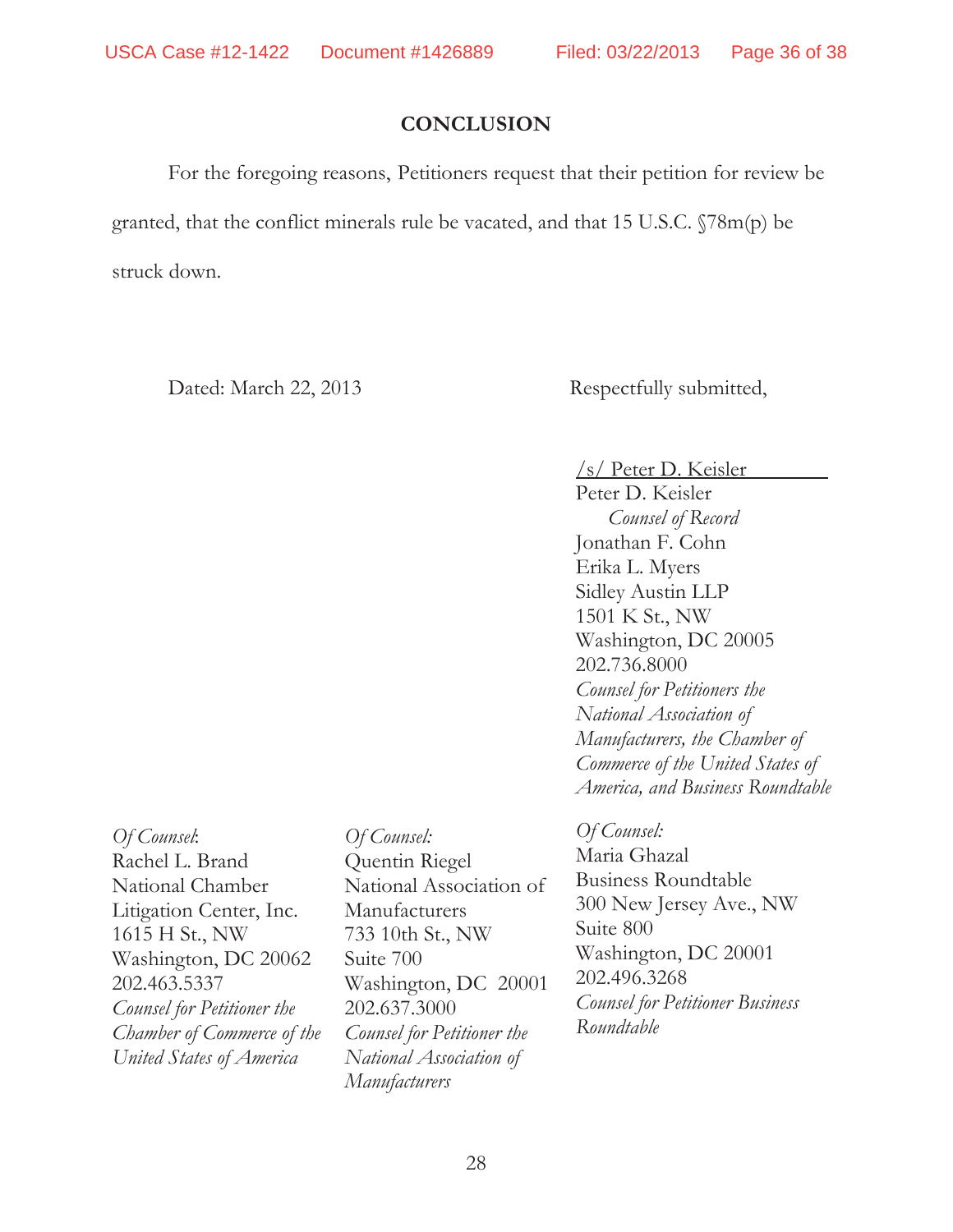## **CERTIFICATE OF COMPLIANCE**

In accordance with Circuit Rule 32(a) and Rule 32(a)(7) of the Federal Rules of Appellate Procedure, the undersigned certifies that the accompanying brief has been prepared using 14-point Garamond Roman typeface, and is double-spaced (except for headings and footnotes).

The undersigned further certifies that the brief is proportionally spaced and contains 7,000 words exclusive of the table of contents, table of authorities, glossary, signature lines, and certificates of service and compliance. The words of Petitioners' Reply Brief do not exceed 7,000 words, as mandated by Fed. R. App. Pro.  $32(a)(7)(B)(ii)$ . The undersigned used Microsoft Word 2007 to compute the count.

> /s/ Peter D. Keisler Peter D. Keisler